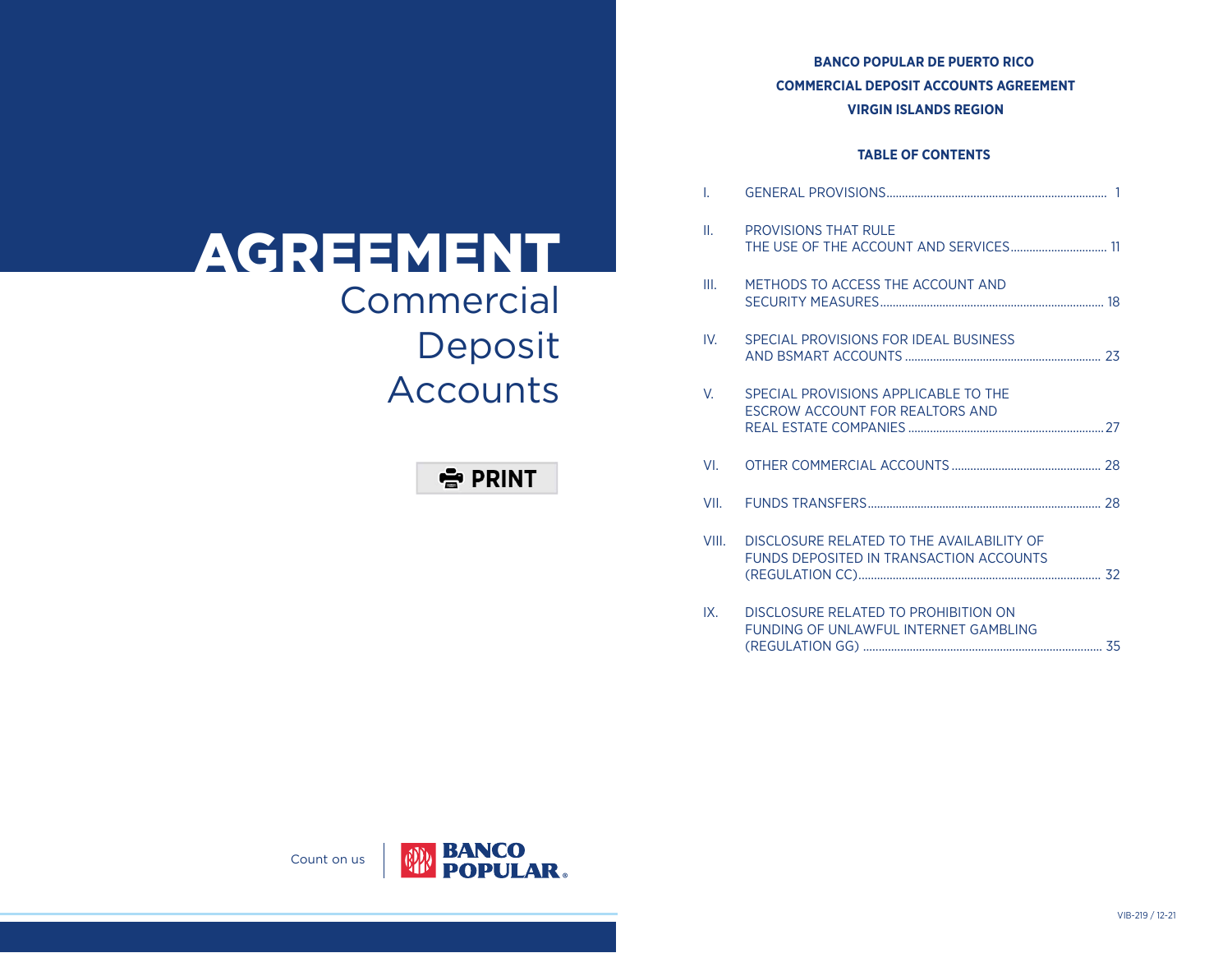<span id="page-1-0"></span>This Commercial Deposit Accounts Agreement (the "Agreement") is made between Banco Popular de Puerto Rico (the "Bank") and the account owner ("You") of the commercial deposit account (the "Account") as specified in the attached Account Opening Addendum.

**READ THIS AGREEMENT AND THE APPLICABLE ADDENDUMS CAREFULLY**. They contain the terms, conditions, and disclosures that apply to the Account and the Services (as defined herein), and govern your relationship with the Bank.

#### **I. GENERAL PROVISIONS**

#### A. **Service Contracting**:

The Bank may offer You various commercial services from time to time that are tied to the Account (the "Services"). You must maintain your Account with the Bank in order to receive these Services. The Services are subject to the terms of this Agreement and the applicable Service Addendums for each Service. If you wish to contract a Service, contact your Account Representative.

#### B. **Interpretation of this Agreement**:

- 1. If any provision of this Agreement is held to be illegal, invalid, or unenforceable under present or future law, such provision will be fully severable, and this Agreement will be construed and enforced as if such illegal, invalid, or unenforceable provision were never a part hereof, and the remaining provisions of this Agreement will remain in full force and effect.
- 2. In the event of a conflict between the terms and conditions of this Agreement and the terms and conditions in a Service Addendum or the Account Addendum, the Addenda will prevail.

#### C. **Information about You**:

 In order to comply with applicable laws and regulations, the Bank may require from time to time that You provide the Bank with documents and information concerning your business, including periodic financial information, whether You are a corporation, partnership, association, non-profit entity, or any other entity or individual doing business under a commercial name or trade name.

#### D. **Business Days, Business Hours, and Effective Date of Transactions**:

 The Bank's business days are: Monday through Friday, except federal holidays ("Business Day"). Although the Bank may open for business certain Saturdays, Sundays and federal holidays, these days are not considered Business Days. The Bank's business hours are posted at each branch, and may be subject to change. "Cut-off Time" refers to the time limit established by the Bank for receipt, processing, transmission, cancellation, and amendment of payment orders.

# E. **Applicable Law**:

 This Agreement will be governed by and interpreted in accordance to the laws of the Commonwealth of Puerto Rico and any pertinent federal laws and regulations.

# F. **Final Agreement**:

 This Agreement, the Agreement Addendum and the Service Addenda constitute the final agreement between the parties. Any written or verbal agreement made prior to this Agreement is hereby expressly cancelled and revoked. Any addendum, exhibit or attachment to this Agreement will be considered included herein and will become part of this Agreement. You acknowledge and agree that your contractual relationship with the Bank is subject to the provisions of this Agreement.

#### G. **Amendments**:

 Except as otherwise provided in this Agreement, the Bank reserves the right to amend the terms and conditions established in this Agreement and the Addendums. Such amendments will be effective upon notice, or as established in the written notification.

# H. **Transfer of Agreement**:

 You may not transfer or assign this Agreement or your participation in any of the Bank's Services to any other person or entity. You may not transfer or assign to any person or entity the authority to issue instructions to the Bank regarding any Services except when expressly authorized by the Bank. The Bank may transfer its rights, in which case You will be notified.

# I. **Termination**:

- 1. The provisions of this Agreement shall remain in full force and effect until any of the parties terminates this Agreement by written notice sent via regular mail or facsimile. The Bank reserves the right to cancel this Agreement or a Service Addendum at any time, without prior notice to any of the parties, if any of the following events or circumstances occur: a) You violate or fail to comply with any applicable laws or regulations or any of the terms, covenants, representations or warranties included in this Agreement or a Service Addendum ; b) You do not fulfill payment or any other reimbursement agreed upon; c) a court or competent government authority issues a writ of attachment, pledge order, or lien for any share of your Account, assets, or properties; d) your business closes, becomes insolvent, or bankrupt; and (e) You fail to comply with other agreements made with the Bank or any other document that evidences your debt to the Bank.
- 2. The Bank shall not be liable for fulfilling payment orders after said notice of termination is mailed. You will be responsible for all transactions in progress, obligations under this Agreement, and all fees for Services rendered until the date of termination of this Agreement. Any service charges owed by You on the date of termination, must be paid immediately. However, the Bank may exercise its right to set-off any such owed amounts against the Account.
- 3. The terms for each Service will be established in the corresponding Service Addendums. The Bank reserves the right to cancel any Service at any time. Any such cancellations will be notified by regular mail. Unless otherwise indicated in the notification, all other Services will continue in full force and effect. You may cancel any Service through written notification to the Bank with 30 day prior notification. The cancellation of a Service does not entail the cancellation of other Services.
- 4. Upon termination of this Agreement or any Service Addendum, You will delete or destroy any corresponding intellectual property of the Bank that may be stored in your computer memory or any other data bank in your possession. If the Bank terminated this Agreement because you incurred in a violation, It has the option to declare due and payable immediately any fees or service charges pending payment under this Agreement. The parties understand and agree that termination of this Agreement does not give You the right to claim any compensation from the Bank, under any pretext, including but not limited to loss of income, loss of good-faith, or any direct, indirect, consequential, punitive, or exemplary damages.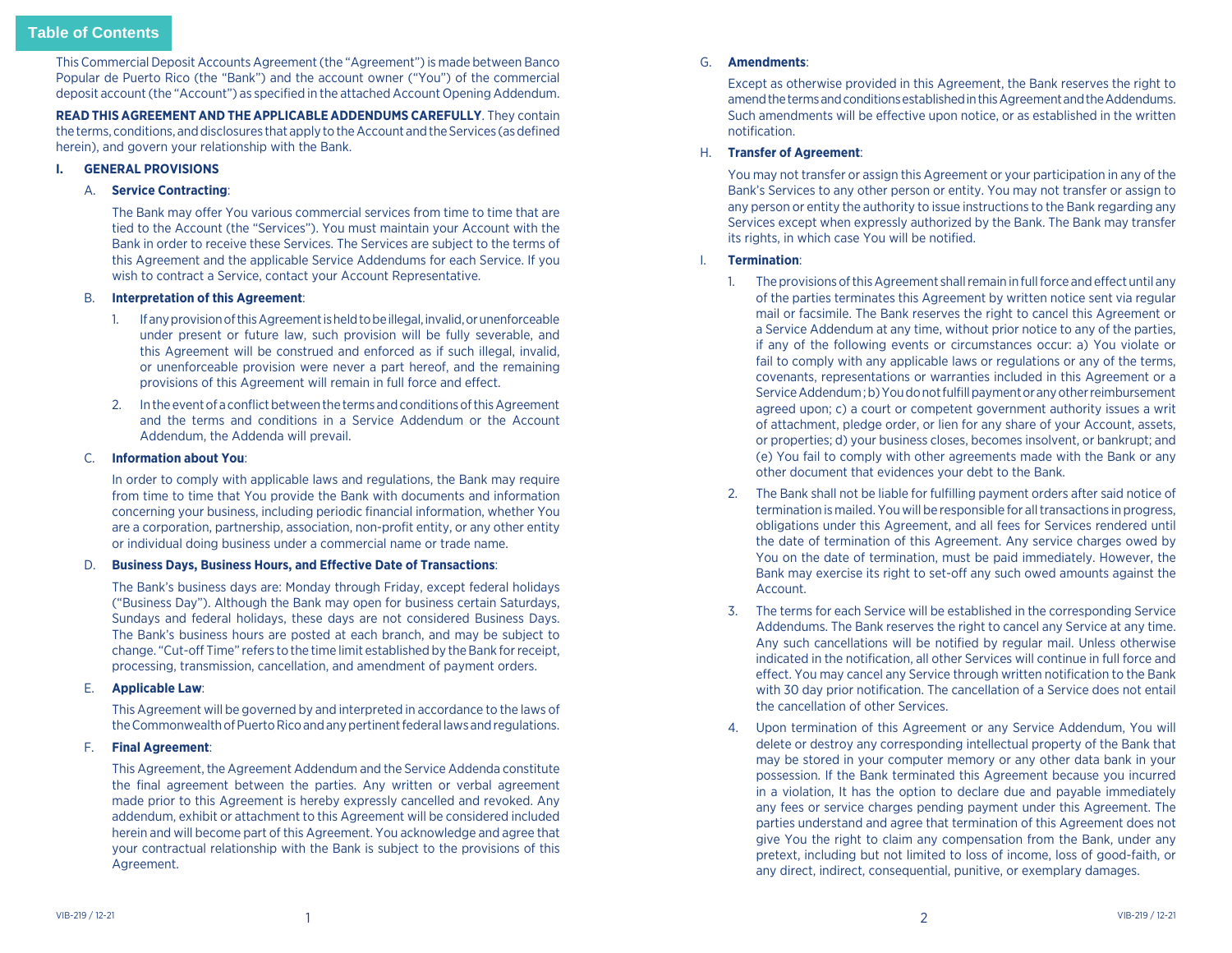- 5. All warranties, representations, and covenants will remain valid and binding, after the termination of this Agreement.
- J. **Announcements and Notifications**
	- 1. You must notify the Bank, in writing, of any changes in your mailing address (the address at which You receive Account Statements, reports, notices, and any other Bank mail). The effective date of any changes will depend on the date when the Bank receives your notification and, as such, any such changes may be effective during the current cycle or the next. The Bank shall not be liable for delays in the receipt of Account Statements, reports, or any other notice or mail, if You do not notify your change of address as established herein.
	- 2. You shall notify the Bank 30 days prior to any changes in the format of the account number, profile of your customers, payment coupons, bills or any other element used in the payment process of Your bills and that affects the provision of any of the contracted Services. The Bank will require a file with the new data so that the conversion of the data is made to ensure the correction and updating of the reports and files provided to You under this Agreement. The Bank may bill you for these changes at the applicable rate and may impose a penalty if You make changes that affect the provision of any of the Services without prior notification to the Bank.
	- 3. Except in instances where local or federal regulations require the use of a particular delivery method, the Bank may send correspondence, announcements, communications or notifications relating to the Account or the Services in writing via email, fax, mail or personal delivery at the address specified in the corresponding Account Addendum or in the Service Addendum and will be effective from the date of shipment or as established in the correspondence.

# K. **Account Statement; Reports and Forms**

- 1. The Bank will send You a periodic Account Statement, reporting all transactions made in the Account during the Account Statement period. You may receive your periodic Account Statement: (a) in print at the last address on record at the Bank, or (b) electronically thru the e-Commercial Statement Services.
- 2. You will receive with the periodic Account Statement an electronic version of all cleared checks, and any other item processed during the Account cycle. The Bank reserves the right to retain and destroy original checks and documents, substitute checks, or other original effects.
- 3. The Bank shall retain a copy of both sides (front and back) of all items stored by electronic media for the retention period required by law. You may request certified copies of account statements, checks, substitute checks, or other items at any branch of the Bank in the Virgin Islands, or by calling Business Banking Center. The Bank will send You the copies within a reasonable period of time after receipt of your request. You will be responsible for payment of any fees for reproduction and delivery of documents.
- 4. You are responsible for notifying the Bank immediately, in writing or by phone to the Business Banking Center, if You have not received your Account Statement within thirty (30) calendar days of the closing date of the cycle.
- 5. The Bank will produce and send You the reports listed in this Agreement and the applicable Service Addendums. The frequency and method of delivery will be set forth in the corresponding Service Addendum.
- 6. You agree that You are responsible for verifying all information provided by the Bank in order to identify any unauthorized charges, including, but not limited to, altered checks, checks issued with forged or unauthorized signatures, or any omission or discrepancy. To this effect, You will promptly revise and reconcile all reports that are described in the Agreement and Service Addendums, Account Statements and any attached documents, files, announcements, correspondence, or notification (in general, the "Report") received from the Bank.
- 7. If You find any omissions or discrepancies between your records and the information provided by the Bank, or if You have any objections, You must notify the Bank, in writing, within ten (10) days of the date of the Report, so that the Bank may investigate the claim and take any necessary action. Should You fail to notify the Bank within this period, the reports will be deemed correct and accepted by You, and the Bank will have no liability with respect to such omissions, discrepancies, or objections.
- 8. The Bank will process the investigation according to ordinary procedures for management of claims. The Bank reserves the right to request any documents or sworn statements needed for processing a claim under this section; and You agree to provide any such documents. The Bank will inform You of the results of the investigation within a reasonable period of time.
- 9. You agree that if you do not notify the omission, discrepancy or objection within the time limit established in this Agreement, you release the Bank of any responsibility with in reference to such omission, discrepancy or objection.
- 10. To facilitate the prompt processing of your transactions, You must use the forms provided by the Bank, including printed deposit slips. Also, you agree to comply with the format requirements that from time to time the Bank establishes for printed checks. Although the Bank may, at its discretion, contact You to verify this information, it is agreed that the Bank will not be responsible for any errors due to incomplete or illegible information provided by You on such forms. It will be your responsibility to obtain checks from appropriate check-supplying companies that comply with the Bank's processing and quality requirements.
- 11. You acknowledge that the Account may be subject to Automated Clearing House (ACH) debits originated by third parties. NACHA regulations, which govern ACH transactions, establish the terms that will apply to claims between banks related to these transactions. In the case of commercial account debits, claims due to non authorized ACH debits could be required to be made as early as within 24 hours after the debit. You must therefore review the transactions in your Account on a daily basis to make sure to detect and notify to the Bank any non authorized ACH charge, thereby increasing the available mechanisms and possibilities of collection from the originator of any non authorized transfer.
- 12. **e-Commercial Statement**

 You may choose in the Account Addendum to receive your Periodic Statement electronically. If you need to receive your Account Statement both electronically and on paper, You will be charged for the services the amount set in the Addendum.

 The Bank will send You an e-mail, informing that your Periodic Statement is available the fourth day after the end of the billing cycle. All Accounts that share the same e-mail address will be included in the notice. You do

4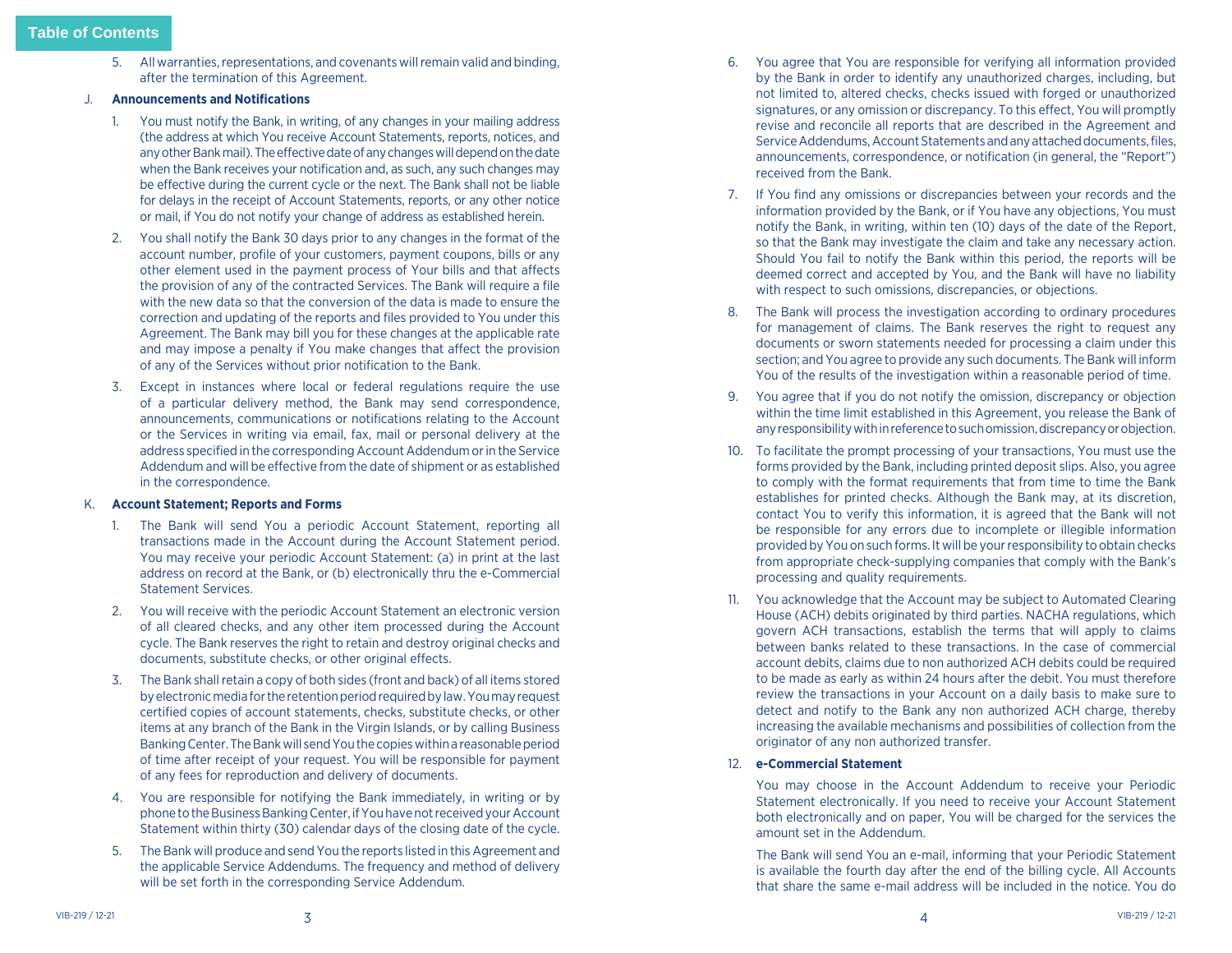not need to receive a notice to access your Periodic Statement which will be available on line for eighteen (18) months.

 You will be responsible for establishing a password to access the Periodic Statements and for saving the Periodic Statements. If You need paper statements at any time, you may order a copy at the Business Banking Center by calling 787-756-3939 or 1-855-756- 3939. A charge will apply.

 The Bank is not liable to verify if You or the Authorized Person received the Period Statement.

# L. **Resolution of Claims made by Your Clients**

- 1. You will be responsible for handling and solving claims made by your own clients, providers, or creditors, even if they are consequence of a Service provided by the Bank. Any claims to the Bank must be submitted in writing to the Officer in charge of your Account. The Bank will inform You of the results of this investigation within a reasonable period of time.
- 2. Any complaints received directly by the Bank will be referred to You. You must notify the Bank the result of your investigation within five (5) days following the date the claim was referred to You.
- 3. Should the Bank need information from You to resolve a claim by a mutual client, regarding payment of a check issued against an account in the Bank, You will provide the requested information within ten (10) Business Days of the date the information was requested.
- 4. The Bank will not adjust accounts with your clients, or accept service requests or deposits from them.

#### M. **Charges**

- 1. You shall pay the Bank the corresponding monthly service charges stipulated in the Account Opening Addendum to this Agreement and any other charges for Services requested by You, as stipulated in the corresponding Service Addendums (collectively referred to as "Service Charges").
- 2. We reserve the right to change the account billing method to Account Analysis (ANP), depending on the volume of transactions, behavior or other factors determined by the Bank, and will notify You for those purposes. Account Analysis refers to an alternate billing method that consolidates all charges into a single account statement and allows You to compensate for balances in the checking account.
- 3. You understand that Service Charges do not include any additional or special services that You may request, not established in this Agreement or a Service Addendum, such as check printing charges, or copies and delivery of documents and information.
- 4. You are also required to pay the Bank on demand, any rent charges, contributions, or any other taxes for the use of the account or the Services provided by the Bank under this Agreement that any Government entity may impose. Taxes on municipal licenses or on the Bank's net taxable income are excluded.
- 5. You authorize the Bank to debit the Account every month for the corresponding Service Charges and fees for any other additional services You request. Any unpaid balance will accrue interest in accordance to the Bank's rates in effect at the moment. If necessary, the Bank may use any other lawful method to collect unpaid amounts owed to the Bank.
- 6. The Bank may change Service Charges from time to time. Any change and its effective date will be notified to You, in writing, by the Bank.
- 7. Any changes or requirements requested by You for this Agreement or a Service Addendum may result in changes to Service Charges. You must maintain sufficient funds in the Account to cover payment of charges imposed by the Bank under any clause in this Agreement and the Service Addendums. The Bank will not be responsible for any check or withdrawal order that is rejected due to insufficient funds in the Account as result of Service Charges debited to the Account.

# N. **Arbitration**

- 1. You and the Bank agree that any controversy or claim between yourselves against any agent, employee, successor, or designated agent, whether or not related to this Agreement and/or Service, and any claim or dispute related with this Agreement, Service, or to the relation or duties established in this Agreement, including the validity of this arbitration clause (the "Claim"), shall be resolved by mandatory arbitration, administered by the American Arbitration Association, in accordance to the Commercial Arbitration Rules in force, and must be held in the US or British Virgin Islands. The arbitration will be governed by the Federal Arbitration Act of FAA, Title 9 of the United States Code, Sections 1 through 16 (9 U.S.C. §§ 1-16) excluding any local rights provision that is inconsistent with or will produce a different result. Only one neutral arbitrator will determine the Claim and make a final decision, according to applicable law. Strict confidentiality will rule arbitration procedures, including the information submitted by the arbitrator and the decision or indemnification granted by the arbitrator. Any court with jurisdiction may dictate sentence once the arbitrator makes a decision. The aforementioned terms will not limit the obligation of a party to defend, indemnify, or release the other party of any judicial procedure or other claims, losses, damages, or expenses.
- 2. The procedures specified in this article will be unique and exclusive for the resolution of disputes between You and the Bank, that arise or are related to this Agreement; disposing, however, that a party can request temporary injunctive relief in a court of competent jurisdiction in order to maintain *statu quo*, or for the protection of goods or property until the arbitration process is initiated and the selected arbitrators have had the opportunity to resolve the request for temporary relief.
- 3. Each party is responsible of fulfilling their obligations under this Agreement while final resolution of a Claim is pending, unless doing so is impossible or impractical under the circumstances.

# O. **Compliance**

 You agree to use the Account and its Services only for lawful purposes and in accordance with applicable laws and regulations, including anti-money laundering laws. You acknowledge and agree that in order to comply with the Bank's internal policies and/or applicable law [including the executive orders and regulations of the U. S. Department of Treasury's Office of Foreign Assets Control (OFAC)], the Bank may be required to block funds, freeze funds, and/or forfeit funds to appropriate authorities, and to obtain information about the provenance of funds and transactions.

# P. **Representations and Warranties**

1. The Bank does not represent or warrant, explicitly or implicitly, that the Services will be suitable for You for a particular interest or use. You agree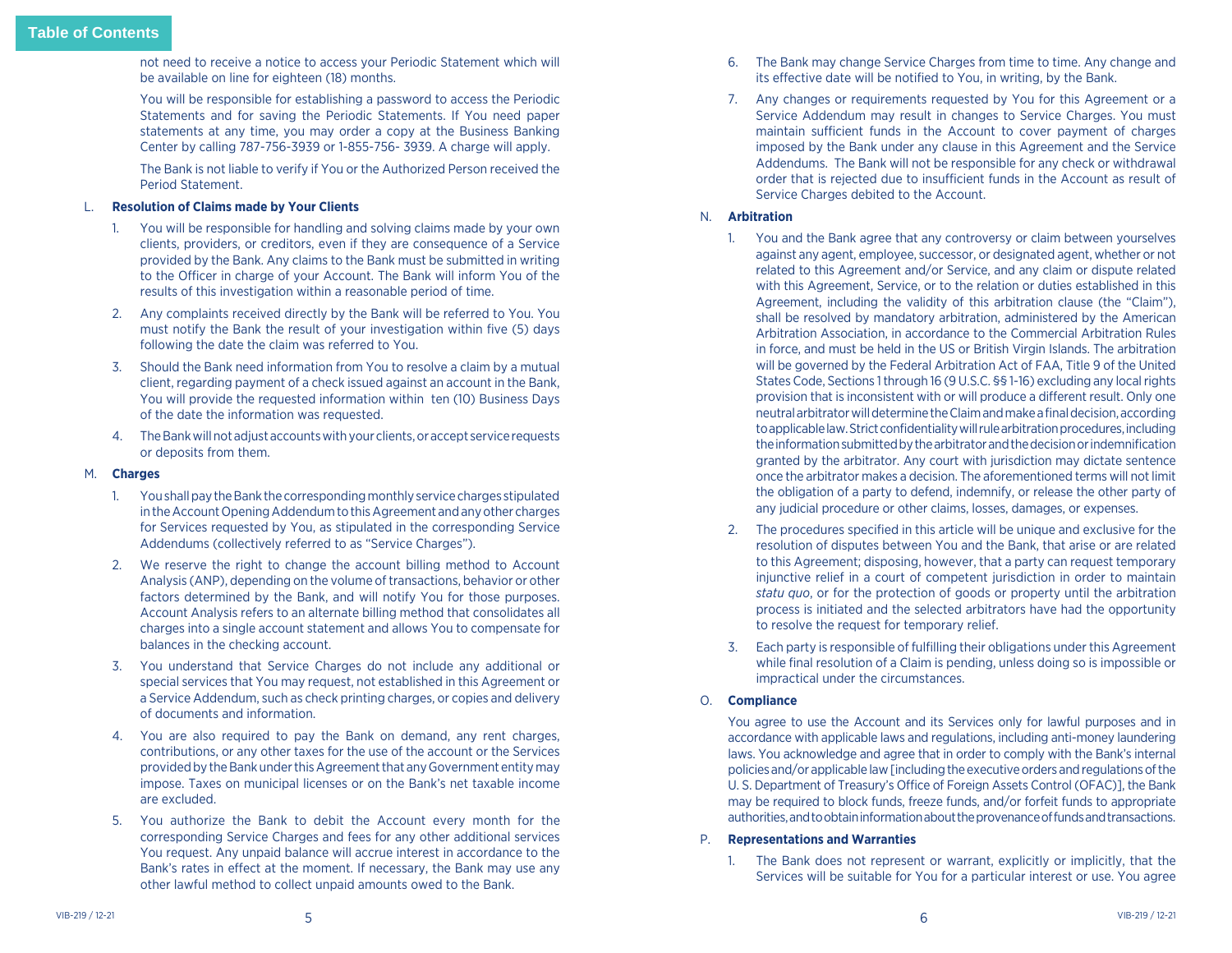that the Bank provided You with adequate information regarding each Service and that You have decided, freely and voluntarily, to subscribe to this Agreement.

2. You represent and warrant the Bank that You do not intend to use, and will not use, any of the Services for the purpose of providing, directly or indirectly, any service (including, but not limited to, financial accounting services, data processing, management, or other related services) to any other individual or entity.

# Q. **Computer Software**

- 1. The Bank uses software created by third parties, bearing no relation to the Bank, which are commercially available to provide Internet Banking Services to commercial accounts.
- 2. By agreeing to use said software, You are accepting the non-exclusive, nontransferable licenses of the aforementioned third parties. No employee of the Bank is authorized or has the power to make any amendments, changes, or deletions to any of the terms or conditions of said licenses.
- 3. You agree to use the software as is. The Bank makes no representations or warrants with respect to the software, including, but not limited to, any implicit guarantee that it will be suitable for a specific purpose, interest, or use.
- 4. If the software is defective, or damaged, the Bank will provide repair, correction, or replacement services, provided that You have used it properly.

# R. **Limitation of Liability and Indemnity**

- 1. The Bank shall exercise due care and diligence in the performance of its obligations under this Agreement and the Services Agreement. However, the Bank shall not be responsible for compensating You for any damage, expense, cost, or loss of any kind that may occur as a direct or indirect result of rendering the Services, except when the Bank's intentional acts or gross negligence cause You direct financial damage. In such case, the Bank's responsibility shall be limited to the amount of the transactions in controversy and to the extent that the resulting damages could have been avoided or mitigated if You reasonably verified the information provided by the Bank, pursuant to the provisions of this Agreement. Under no circumstances shall the Bank be responsible to You for indirect, emotional, special, or punitive damages, even though the Bank may have been advised of the possibility of such damages.
- 2. In addition to your responsibilities pursuant to the Service Agreement, You assume responsibility, and commit to indemnify and hold the Bank harmless from any claims, suits, costs, fees, loss, or expenses of whatever nature to which the Bank may be subject, whether directly or indirectly, on account of: (a) mistakes, or negligent, or intentional acts carried out by You, your employees, agents, representatives, or contractors arising from the use of the Service provided by the Bank, (b) your failure to comply with its guarantees or any provision of this Agreement; and (c) the Bank's compliance with any instructions given by You and related to the Services.
- 3. The Bank reserves the right to require You to have, during the life of the present Agreement, a compliance bond and/or insurance coverage for public liability and/or fidelity bond for the amounts the Bank, at its sole discretion, sets. Such insurance policies or bonds must be issued by insurance companies and must contain terms and conditions acceptable to the Bank.
- 4. The Bank shall not be responsible, nor shall it be under any obligation, to third parties (including, but not limited to, any of your partners, stockholders, directors, officers, agents, employees, clients, or providers) for rendering the Services to You in compliance with the terms and conditions of this Agreement or the Service Agreement. Except in the event of gross negligence or willful misconduct by the Bank, the Bank will not be responsible to You or third parties for damages arising from, or allegedly caused by, any act or omission by the Bank under this Agreement or the Service Agreement. You agree to indemnify and hold the Bank harmless from any claim or threat against the Bank that may seek to impose liability against the Bank in these cases.
- 5. The Bank shall not be responsible for non-compliance with any provision of this Agreement if said noncompliance is caused, in whole or in part, by circumstances beyond the control and responsibility of the Bank, including, but not limited to: communication failures, telephone or electric power services interruptions, mechanical defects in the equipment used in rendering the Services, explosions, accidents, fires, floods, war, criminal, or terrorist acts of government agencies, third persons, or any other acts of God or force majeure. In any of these events, the Bank's responsibility shall be limited to restoring banking service or any other Services as soon as possible and to provide reasonable means of communication to guide and instruct You the procedures to be followed while the banking service or any other Services remain interrupted due to the emergency, all this if possible under the circumstances.
- 6. In addition to the limitations on responsibility provided in the terms and conditions of this Agreement, and except as provided by law, the Bank shall not be bound, nor responsible for, (a) any interruption in the Services that may result from government restrictions, market, or exchange regulations, (b) any act, failure to act, insolvency, or notification of insolvency to the Bank from the National Automated Clearing House Association (NACHA) and any of its members, or from any other financial or third party institution; or (c) any error, omission, lack of accurate information in any notice or communication that the Bank receives from another financial institution, automated clearing house operator, or the Federal Reserve Bank.
- 7. The Bank shall not be responsible or liable if your instructions for transfer of funds (a) mistakenly direct payment to a person other than the one intended by You; (b) mistakenly allocate payment for an amount larger than You intended; (c) mistakenly duplicate transmission of instructions previously given by You. In such cases, You are responsible for payment of the amount requested in the fund-transfer instructions.
- 8. The Bank will not be liable for your mistakes regarding the amount, certitude, timing, or proper authorization of any instructions received from You, or from any other person, including but not limited to any Federal Reserve Bank, transmission or communication facility, any deposit-receiving individual or financial institution, including the return of a request by such deposit-receiving individual or financial institution; and such person will not be considered an agent of the Bank.
- 9. DISCLAIMER OF WARRANTIES. THE SERVICES, PROVIDED UNDER THIS AGREEMENT, THE SERVICE AGREEMENT OR ANY OTHER SERVICE ADDENDA, ARE PROVIDED ON AN "AS IS", AS "AVAILABLE". THE BANK DOES NOT OFFER ANY WARRANTIES, OF ANY KIND, EITHER EXPLICIT OR IMPLICIT, INCLUDING BUT NOT LIMITED TO WARRANTIES OF TITLE, QUIET ENJOYMENT, QUIET POSSESSION, MERCHANTABILITY, OR FITNESS FOR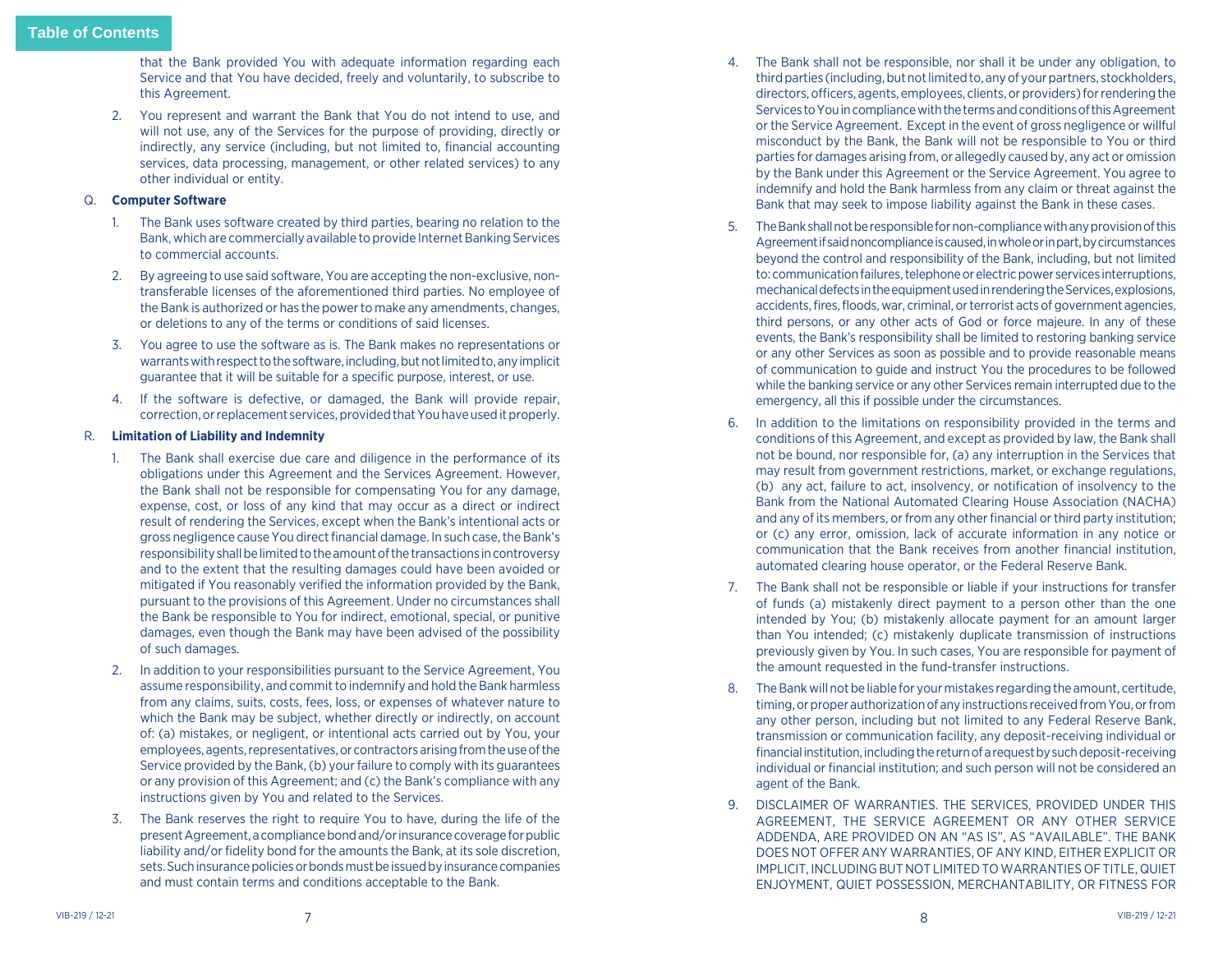A PARTICULAR PURPOSE OR NON-INFRINGEMENT. FURTHERMORE, THE BANK DOES NOT OFFER ANY WARRANTIES OF ANY KIND WITH RESPECT TO LOSS OR CORRUPTION OF DATA, LOSS OR DAMAGE TO EQUIPMENT AND/OR SOFTWARE, SYSTEM RESPONSE TIMES, TELECOMMUNICATION LINES, OR OTHER COMMUNICATION DEVICES, QUALITY, AVAILABILITY, RELIABILITY, SECURITY ACCESS DELAYS OR ACCESS INTERRUPTIONS, COMPUTER VIRUSES, BUGS, OR ERRORS. THE BANK DOES NOT OFFER ANY WARRANTY THAT SERVICES WILL NOT BE INTERRUPTED OR ERROR FREE; OR AS TO THE RESULTS THAT MAY DE OBTAINED FROM USE OF THE SERVICES. THE BANK ASSUMES NO RESPONSIBILITY OR LIABILITY IF TELECOMMUNICATION CARRIERS ARE NOT AVAILABLE AT ANY GIVEN TIME. THE BANK, IS NOT LIABLE, AND EXPRESSLY DISCLAIMS ANY LIABILITY FOR THE CONTENT OF ANY DATA TRANSFERRED EITHER TO OR FROM YOU, OR STORED BY YOU OR ANY OF YOUR CUSTOMERS VIA THE SERVICES PROVIDED BY THE BANK. NO RORAL ADVICE OR WRITTEN INFORMATION GIVEN BY THE BANK REPRESENTATIVES WILL CREATE A WARRANTY; NOR MAY RELY ON ANY SUCH INFORMATION OR ADVICE.

 The terms established in this paragraph will survive any termination of this Agreement.

10. The rights of the Bank under this Agreement shall be cumulative and not mutually exclusive, and the Bank's option to exercise a right or request a remedy shall in no way affect or limit the exercising of the other rights or remedies that the Bank may have by law or Agreement.

#### S. **Auditing**

 The parties agree that the Bank may audit your operations to verify your compliance with the provisions of this Agreement, the Service Agreement or any other Service Addendum, aided by internal or external auditors, subject to prior notification and coordination, as necessary.

#### T. **Intellectual Property**

- 1. The Bank warrants it is the sole owner of or is duly authorized to provide the Services and has been authorized by Popular, Inc., to use the trademarks of Popular, Inc. (all brands together known as "Bank trade marks"), of processes, manuals, and software ("Software"), names, logotypes, identification, and all intellectual property related to said Services (all together known as the "Bank's Intellectual Property").
- 2. You agree that You do not have a license or any rights to Services or the Bank's Intellectual Property, except as provided in this Agreement. You warrant that You will not authorize, directly or indirectly, or attempt to authorize, or in any way transfer or grant to any person the right to use the Bank's Intellectual Property or the WCM Brand.
- 3. You may not use the Bank's trademarks in any advertisement, promotional materials, or any presentation or financial report that You provide or send to third parties without the prior written consent of the Bank.
- 4. You agree that all documents and software listed in the Service Addendums and other related items are property of the Bank, and You may not copy, use, or allow other persons or legal entities to use them without prior, written authorization from the Bank; and that the Bank may claim them at any time.
- 5. If this Agreement or any Service is terminated, You agree to delete or destroy any Intellectual Property of the Bank contained or printed in promotional material or stored in your computer memory or data bank in your possession, and return any software to the Bank.

#### U. **Electronic Recording**

The Commercial Customer and the Bank agree that they can electronically file and retain all their telephone conversations or data transmissions between them or their agents related to any of the Services.

# V. **Confidentiality**

You recognize that during the term of this Agreement and as part of the Commercial Services, You may receive Confidential Information of your customers and of the Bank. The term "Confidential Information" includes all confidential and proprietary information related to the Bank's businesses, all customers' information (including personal and financial information) and lists of customers, descriptions and groupings. The term "Confidential Information" does not include information that (i) is available to the general public by means other than disclosure by one of the parties, (ii) was in possession of the recipient party prior to being provided by the disclosing party, provided that recipient party did not know, after a reasonable investigation, that the source of said information was protected by a confidentiality agreement with the disclosing party, or by any other contractual, legal or fiduciary confidentiality obligation regarding said information, or (iii) is available to the recipient party from another source that is not the disclosing party and is not subject to a confidentiality obligation.

Unless exempt in writing by the Bank, You may not:

- 1. Use the Confidential Information for a purpose other than carrying out the Commercial Services or that for which the Confidential Information was disclosed;
- 2. Disclose the Confidential Information to third parties, unless they have a reasonable need to know it in relation to the Commercial Services, and only after notifying the Bank about it and after the third parties have agreed to be subject to the confidentiality provisions of this Agreement;
- 3. Reproduce the Confidential Information for any purpose other than that which may be necessary under this Agreement; or
- 4. Remove any copyright line from the Confidential Information.

You agree to protect and maintain in strict confidence all Confidential Information and to take all necessary and reasonable steps to protect the Confidential Information in order to avoid unauthorized and/or inadvertent disclosure.

At the request of the Bank, You will promptly return all Confidential Information belonging to the Bank, including all copies of said material.

The Bank will have the right to obtain preliminary or permanent injunctions without the need to present a bond.

# W. **Security Controls**

You are responsible for maintaining security controls in your communications and systems networks used to access any of the Commercial Services. This includes, but is not limited to, maintaining security controls, such as: a) maintaining a firewall system to filter external and internal traffic generated in your communications networks; b) maintaining an antivirus system in each computer and server; c) maintaining the antivirus system in working condition and updated; d) establish and execute processes to update the apps installed in your systems; and e) offer training to your employees about good security practices for using the company's systems.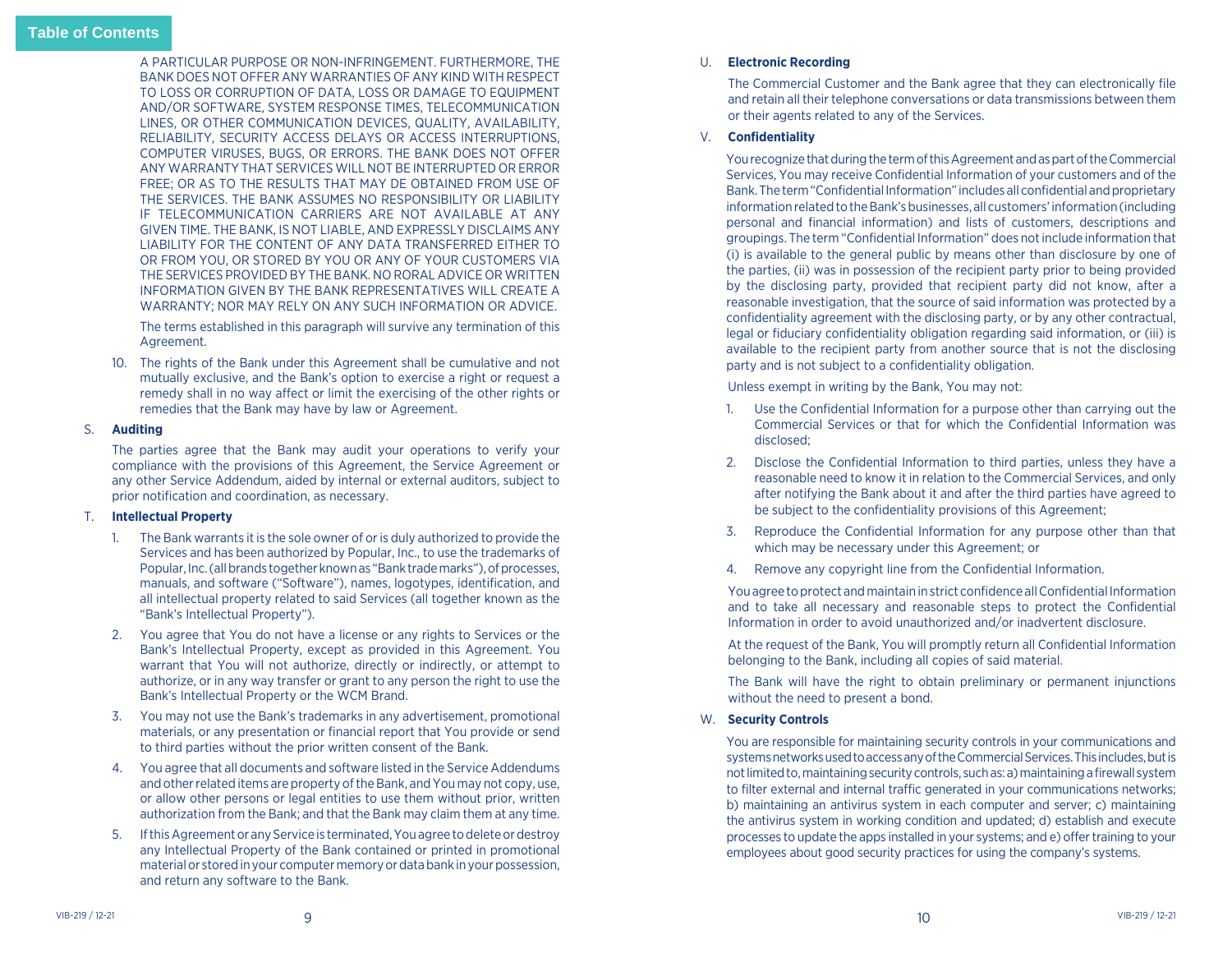<span id="page-6-0"></span>You represent that You have adopted and will be responsible for maintaining active all the security controls necessary to protect Your access to the Bank's systems and to restrict such access only to authorized persons.

# X. **Financial Information**

The Bank may require financial information at any time, including, but not limited to, credit analyses, audited financial statements and tax returns. If You do not agree or cannot comply with such requirement, the Bank may suspend any of the Services herein under agreement.

# **II. PROVISIONS THAT RULE THE USE OF THE ACCOUNT AND SERVICES**

In order to qualify for Services and process transactions, debits, or credits initiated or authorized by You, your Account must remain active during the life of this Agreement.

#### A. **Authorized Signatories and Authorized Persons**

- 1. At the time You open the Account, You shall appoint the persons authorized to sign payment orders against it ("Authorized Signatories") in the Corporate Resolution or DBA Resolution, as applicable (the "Resolution"). The Bank may pay any item bearing an Authorized Signature.
- 2. You may authorize in the Resolution the use of a signature produced by a machine or artifact (Facsimile Signature) for an Authorized Signatory of the Account.
- 3. You shall provide the Bank with a sample of the Signature Facsimile. You are responsible for maintaining the facsimile signature machine under strict control, and verify the Account Statements and cleared checks or their electronic versions, as established in this Agreement, to identify any unauthorized use of the Signature Facsimile. You agree that the Bank may pay items bearing the authorized Signature Facsimile, even if made by a person not authorized to use it or by a counterfeit machine for the reproduction of signature facsimiles.
- 4. You agree to release and indemnify the Bank from any liabilities resulting from the use of Signature Facsimiles, including lawyer's fees and any litigation costs.
- 5. You agree to register the Authorized Signatures whenever they have deviated notably from the signatures in the Resolution. You agree to release the Bank from any liabilities for not fulfilling payment orders or issues with signatures different from the ones registered.
- 6. You understand that the process of creating electronic images of checks or other original items with the intent of exchanging information may result in loss of any security features the checks may have. The Bank will not be held responsible for any loss resulting from payment of a substitute check that the Bank would not have paid, had it received the original item with its corresponding security features.
- 7. You must appoint one or more persons ("Authorized Person"), whom You must include in the corresponding Service Addendum for each service so that the person may: (1) conduct transactions on your behalf (2) receive Bank information related to Service operations, including but not limited to the access code provided by the Bank; (3) issue written instructions or notify the Bank of any action or request from You; and (4) issue any document related to this Agreement the Service Agreement or any other Service Addendum that the Authorized Person may deem necessary or convenient.

8. In the event of death of an Authorized Person or Signatory in the Account, You shall notify the Bank immediately and make the necessary arrangements for a new Resolution and the corresponding changes to the Service Addendum, if applicable.

#### B. **Deposits**

- 1. The Bank reserves the right to make electronic versions of checks and other original items received as deposit and to process them electronically. You understand that this process involves destruction of the original checks or items and, on occasion, creation of a substitute check. For purposes of this Agreement, the term "substitute check" refers to a paper reproduction of an electronic image of the original check that complies with the requirements set forth in a federal act known as the Check Clearing for the 21st Century Act ("Check 21"). See Disclosure Related to the Availability of Funds Deposited in Individual Account of this Agreement. These checks have the same legal properties as the original checks issued by You.
- 2. You may make deposits in person, by mail, or by any other method provided by the Bank, such as automated teller machines and deposit boxes. The Bank will not assume responsibility for your deposits until receipt of such deposit is acknowledged. You may not deposit cash in branch deposit boxes or automated teller machines. If You do, it will be at your own risk. The Bank's determination with respect to the amount of cash deposited shall be final.
- 3. The Bank recommends using personalized deposit slips to expedite credit of deposits into the Account. In You fill deposit slips by hand with the name and account number to be credited, the Bank shall rely on the account number on the slip and will be under no obligation to verify that the account number belongs to the name on the slip.
- 4. The Bank will credit deposits that comply with the terms and conditions of this Agreement. The Bank may refuse to credit a deposit if the information is incomplete, illegible, inconsistent with the information given when You opened your Account, or if the deposit fails to abide by any of the provisions of applicable law.
- 5. When a deposit is made to the Account, the Teller will only verify cash. Checks and other items deposited will be verified no later than the following Business Day after the deposit was received. Any discrepancy or omission will be notified to You by mail. The Bank's determination to this effect shall be deemed correct. The Bank may require from You and You must provide information related with the provenance of the funds to be deposited. The Bank may at any time refused to accept on deposit any check or instrument with a prior endorsement to that by the account holder or its authorized representative, including bank checks or managerial checks.

 If the Bank determines that the cash deposited was counterfeited currency or that the checks or other items deposited were improperly or fraudulently issued or negotiated or, if the Bank receives a claim to those effects, the Bank may debit any of your Accounts for the corresponding amount. The Bank will notify You of the adjustment to your Account by mail.

6. The Bank may ignore information or legends on checks and other deposited items, other than the signature, the issuing and paying bank information, amount, endorsements, and other encoded information, according to standard banking practice.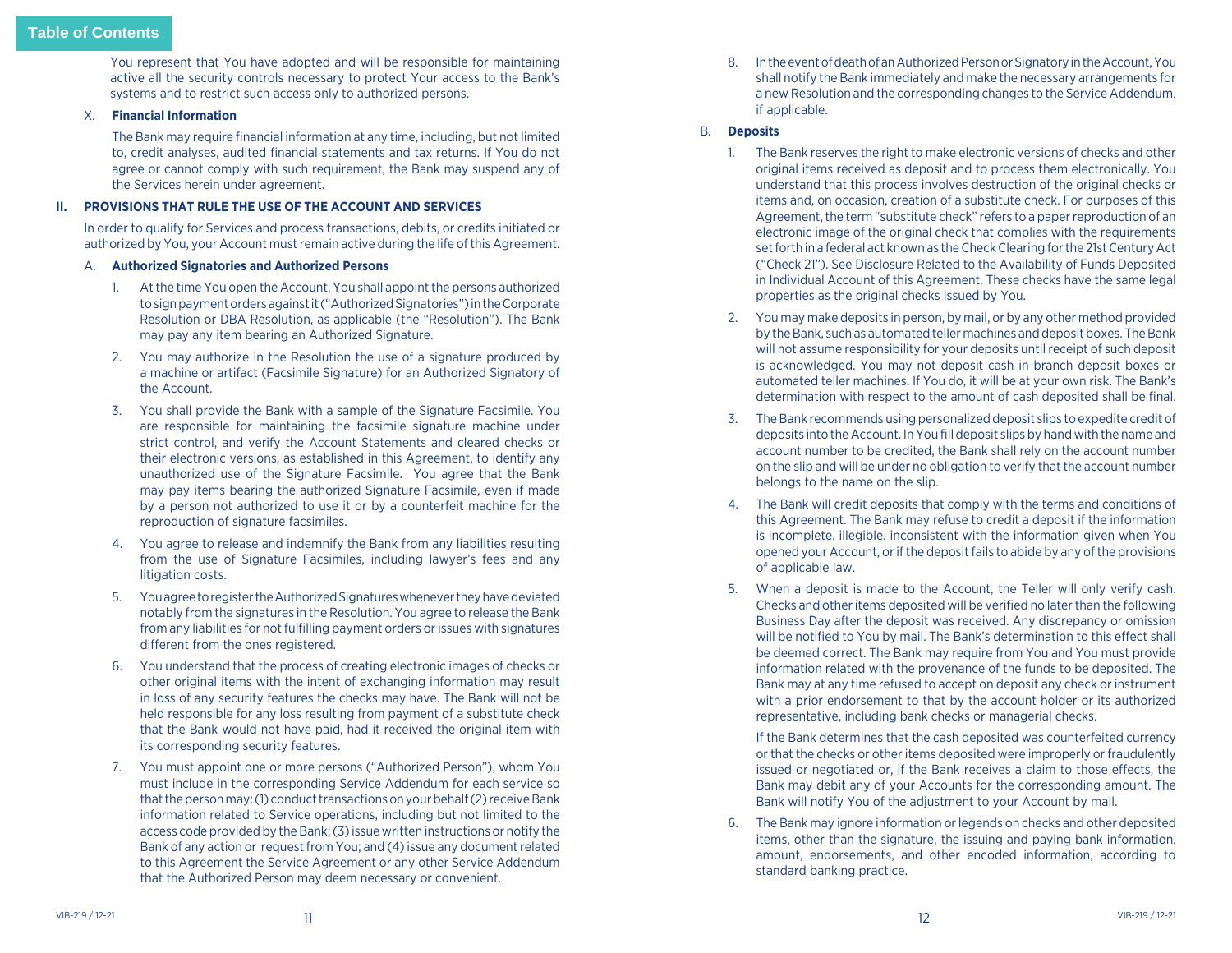- 7. Upon receipt of checks and other items for deposit or collection, the Bank acts as a collection agent on your behalf, registering items subject to final settlement by the paying bank. In this case, the Bank's responsibility is limited to exercising ordinary care. Upon final settlement the item is considered collected. If final payment is not received, or if any item deposited in cash must be reversed for any reason, the Bank is expressly authorized to debit, at any moment and without prior notification, any of your accounts for the amount of the item, the penalty fee imposed by the Bank on returned items, interest paid on the deposited items, and any other related charges.
- 8. The Bank reserves the right to accept or limit any deposit, and to require the withdrawal of a deposit when it deems it convenient. When the Bank requires withdrawal of a deposit or any part of it, such deposit will not accrue interest from the date of the request.
- 9. The Bank may require that You provide certain warranties and indemnities as a condition to accepting as deposit a substitute check from a non-banking entity.
- 10. You warrant and agree to the following for every remotely created check that we receive from You for deposit or collection: (1) You have received express and verifiable authorization to create the check in the amount and to the payee that appears on the check; (2) You will maintain proof of the authorization for at least two years from the date of the authorization, and supply us the proof if we ask; and (3) if a check is returned, You owe us the amount of the check, regardless of when the check is returned. We may take funds from your account to pay the amount You owe us, and if there are insufficient funds in your account, You will owe us the remaining balance.

 A remotely created check is a check that is not created by the paying bank and that does not bear a signature applied, or purported to be applied, by the person on whose account the check is drawn.

# C. **Payment Order**

- 1. The Bank may refuse to pay any check, substitute check, or item against the Account (payment order) if:
	- a. the item (i) is incorrectly or incompletely issued or endorsed; (ii) is issued in a form that has not been approved by the Bank; (iii) is not authorized for deposit into the Account; (iv) is not authorized for payment; (v) exceeds the frequency or the amount of withdrawals allowed for the type of Account; (vi) is drawn for a smaller amount than the minimum permitted for that type of Account;
	- b. the Bank becomes aware of the existence of a dispute or potential claim about funds deposited in the account; or
	- c. if the Account is subject to an attachment or lien, has been pledged to secure an obligation, availability of funds cannot be verified, or the Account is subject to set-off against an amount due to the Bank.
- 2. The Bank is under no obligation to pay an item drawn against insufficient funds or if You are not in compliance with any provision of this Agreement. If funds are available to cover part, but not all of the items drawn against the Account, the Bank may, at its sole option, determine which items to honor.
- 3. If the Bank mistakenly returns a payment order, the Bank shall be liable to You only for immediate damages caused by the error, and which You are able to prove irrefutably. Damage to your reputation, business, or other activities shall not be considered.
- 4. The Bank is under no obligation to pay a check submitted for payment more than six (6) months after it is issued. It may, however, charge your Account for the amount of said check without incurring in any liability.
- 5. In compliance with the Bank's legal reserve requirements, the Bank reserves the right to require a written notice from You seven (7) days in advance if You wish to withdraw funds deposited in the investment or savings section of an account combined with checking.

# D. **Overdrafts**

- 1. The Bank will determine if an Account has available funds to pay a given item at any time from the time of receipt of said item to the cut-off time established by the Bank for return of the item. This determination is made only once. If upon such determination, it appears that there are insufficient funds in the Account, the Bank is under no obligation to pay said item and may return it. The Bank is not required to send notice prior to returning items for insufficient funds.
- 2. The Bank may, at its option, pay any payment order or item against the Account even if it creates an overdraft; provided however, that the payment of one or several overdrafts shall not bind the Bank to pay subsequent overdrafts.
- 3. You agree to deposit sufficient funds to cover any overdraft, plus interest for the overdraft amount (at the maximum rate permitted by law, or regulation, or as established in the prevailing Addendum to this Agreement) from the date of the overdraft until the date on which complete payment is made. You also agree to reimburse the Bank for any expense incurred in collection of the overdraft including, but not limited to, legal fees and litigation expenses as authorized by law.
- 4. The Bank may pay items drawn against the Account, even though payment of particular items may cause insufficiency of funds to pay other items that may otherwise have been paid.
- 5. An insufficient balance in the Account that is not covered by a Credit Line is subject to charge as set forth in the prevailing disclosure of applicable charges. Items drawn against unavailable funds may also be subject to charge.
- 6. The Bank may set-off overdrafts from a joint and several (or) or joint (and) Account against funds deposited in any of your accounts.

# E. **Availability of Funds**

- 1. You agree that the availability of funds deposited in the Account will be governed by this Agreement, fund transfers, exchange, and banking collection rules in force, and by applicable Federal or US and British Virgin Islands regulations.
- 2. You authorize the Bank to adjust, debit, or credit the Account, according to the type of transfer, for the amount of any transaction returned for whatever reason, on the same Business Day in which the Bank receives the order.
- 3. You authorize the Bank to debit any of your accounts with the Bank for the amount of any fund transfer the Bank may have credited to the Account and for which final payment has not been received, or which for any reason has been returned to the Bank unpaid.
- 4. The Bank will not be responsible for re-deposit of items, or collection efforts unless You specifically request Re-deposit and Re-collection Services for your Account. Under no circumstances, will the Bank be responsible for payment of returned checks.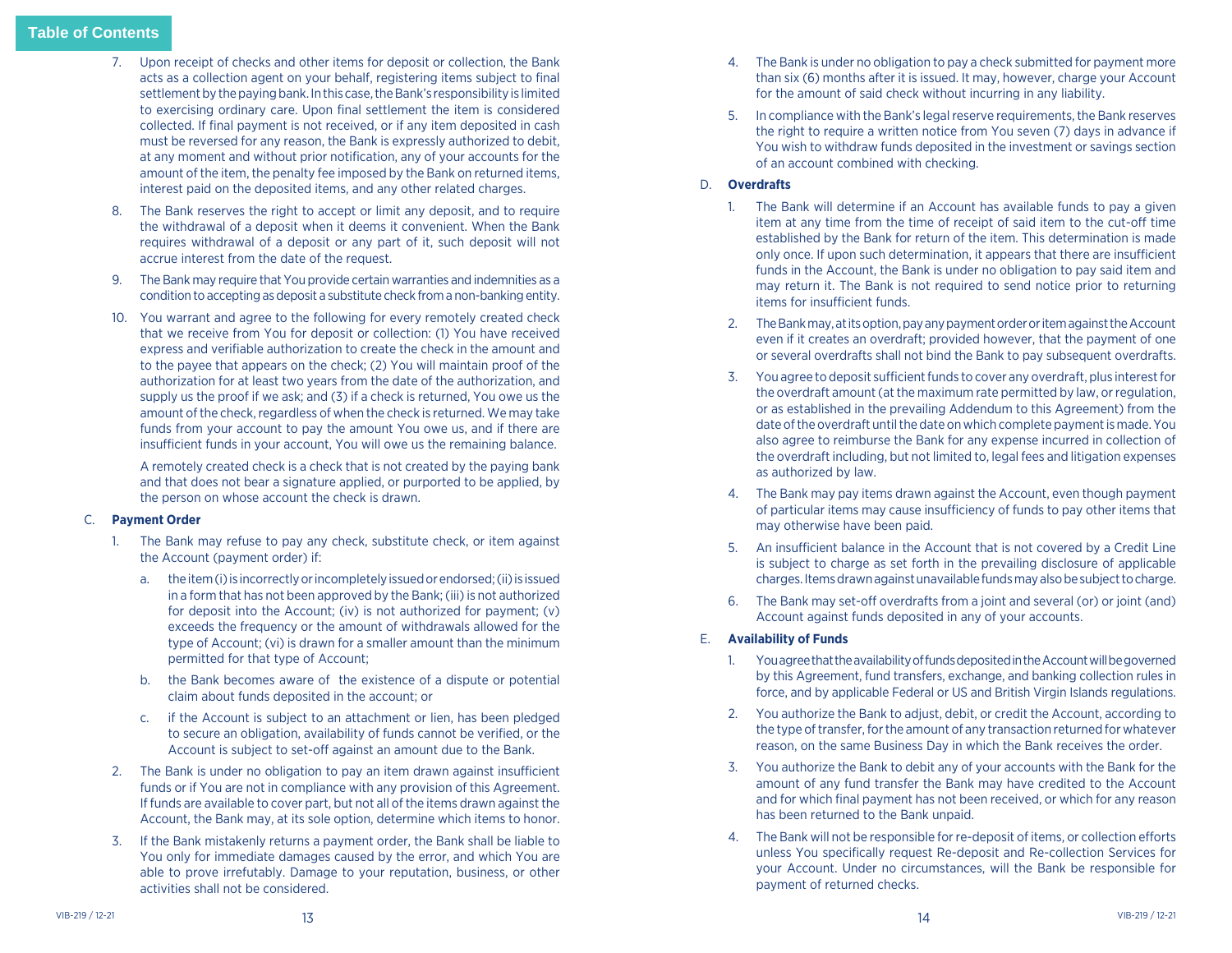- 5. The Bank may, at its discretion, re-attempt transferring funds into the Account, but is under no obligation to do so. If the new attempt is successful, the Bank will credit the funds to the Account without interest.
- 6. Whenever the Bank debits the Account for returned checks, items, or drafts, the Bank's responsibility will be limited to delivering a Notice of Return with the following information: (a) amount of payment; (b) date processed; (c) Account against which the debit was made; (d) name of the client; (e) reason for return; (f) account number of the client with You. The Bank guarantees correction and validity of the information in the Notice of Return. Nevertheless, the Bank does not represent or guarantee that the Notice of Return is admissible as evidence of the debt in an administrative or legal procedure initiated by You for the recovery of amounts owed by your customers. The Bank will send You the check image, item, or returned draft.
- 7. For purposes of this Agreement, the Bank will handle checks with insufficient information on payment orders, as follows:
	- a. Undated checks will be considered as having the same date postmarked on the envelope, and will be deposited as such.
	- b. If the numeric figure for the amount on the check differs from the amount in writing, the numeric figure will prevail, provided it is legible.
	- c. If the numeric figure is not legible, the amount written will prevail.
	- d. If both, the numeric figure and the amount in writing are illegible, the check will be returned to You.

# F. **Stop Payments**

- 1. The Bank will accept Stop Payment Orders on checks and preauthorized debits form any of the Authorized Signatories in the Account. Stop Payment Orders must be requested on the printed forms provided by the Bank for this purpose, or by phone, via Business Banking Center. A stop payment order may be subject to applicable charges.
- 2. If You place the Stop Payment Order by telephone, the Bank will send You a confirmation in writing on the following Business Day.
- 3. Stop Payment Orders will be effective on the following Business Day of their receipt, thereby allowing the Bank a reasonable period of time to process the order. A Stop Payment Order for a post-dated check will be effective from the next Business Day the stop payment is ordered until the day before the date on the check. If the Stop Payment Order is placed on a non-Business Day, it will be considered to have been requested on the next Business Day, in which case, it will become effective on the second Business Day.
- 4. A Stop Payment Order will be invalid and inoperative if the item is paid prior to the effective date of the request. The Bank's acceptance of a Stop Payment Order does not ensure that the item has not been paid.
- 5. The Bank will not be liable for Stop Payment Orders placed after the checks have been paid, or for errors or omissions in the information provided by You that prevent the Bank from carrying out the request.
- 6. Upon placing a Stop Payment Order, You warrant that You have not received any benefits, credit, goods, or services of any kind in exchange for the check or preauthorized debit for which You seek a Stop Payment.
- 7. You agree to provide the Bank with proof of any loss You claim and a sworn statement as confirmation of the warrant required in the preceding item paragraph if You ever submit a claim to the Bank for payment of a check or preauthorized debit while a Stop Payment Order was in effect.
- 8. Stop Payment Orders will be valid for 10 years, from the date of request, unless You cancel the order prior to the expiration date, or request a renewal for an additional 10 years.
- 9. You agree to indemnify the Bank for any loss, damage, expense, or cost incurred by the Bank as a consequence of any claim from the endorser, or any other person, for having honored the request for a Stop Payment Order.
- 10. For Stop Payment Orders on preauthorized debits, such as insurance policies and other payments, You shall request the cancellation of the debit first to the issuer and submit to the Bank a copy of the letter requesting cancellation. Only then, will the Bank be able to proceed with a stop payment order.

# G. **Loss of Blank Checks**

 You agree to notify the Bank immediately, in writing, of the loss or theft of any blank checks. You will have the option of closing the Account, in which case a new account will be opened with the corresponding balance, or request Stop Payment Orders for the checks, subject to the applicable provisions for Stop Payment Orders in this Agreement.

#### H. **Post-Dated Checks**

 You assume full responsibility for any post-dated checks issued by You. The Bank may charge the Account for any postdated check presented for collection before the date on the check, unless You have previously notified the Bank that You issued a postdated check and provided accurate description of it. In this case, the check will be deemed to have a Stop Payment Order until the date specified. After this date the Bank will pay the check unless You request the Stop Order again. This application will be the subject to the same terms and conditions for Stop Payment Orders, except the enforcement period. The Bank is not responsible for claims of loss or damages, to You or third parties, for payment of a postdated check.

#### I. **Pledged Funds**

 You may pledge any funds deposited in the Account, to the Bank as collateral security for any obligation granted to You by the Bank, if such guarantee were required and accepted by the Bank.

#### J. **Transfer to Third Parties**

 Funds deposited in the Account shall not be pledged, assigned or transferred to third parties or institutions as a guarantee for loans or other obligations, except when authorized in writing by the Bank.

#### K. **Confidentiality**

The Bank respects your right to confidentiality regarding your Account and will only disclose your information when required by law.

#### L. **Legal Processes against the Account/ Writs of Garnishments**

1. You understand that the Bank will comply with any writ of attachment issued by a court or government authority (including but not limited to the Virgin Islands Internal Revenue Bureau (IRB)), and will freeze and/or deliver any funds available in the Account at the time the order or writ is presented to the Bank, in accordance with terms thereof.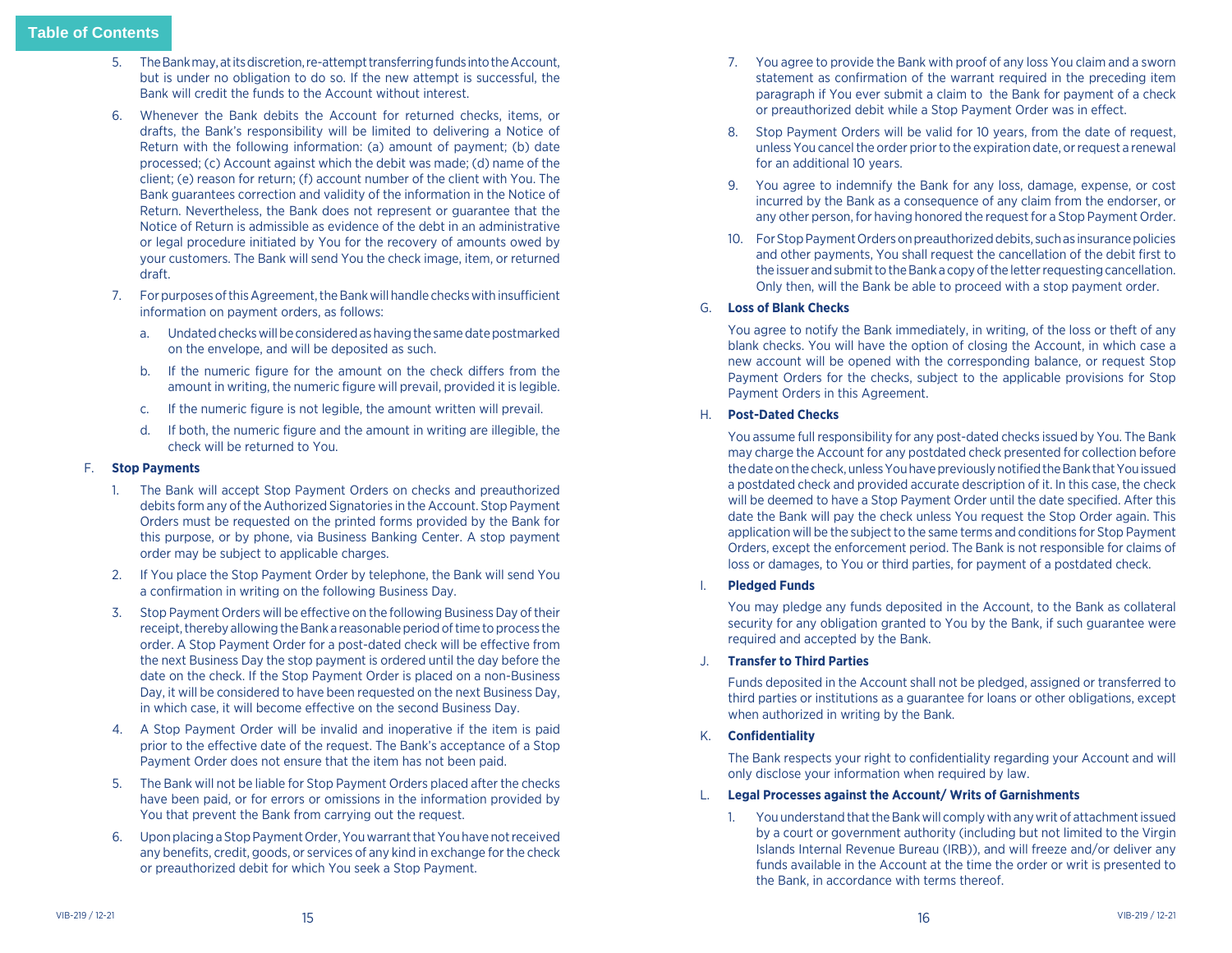- <span id="page-9-0"></span>2. The Bank shall be under no obligation to contest, challenge, or question the terms of an order, notice of levy, or writ of attachment, nor shall it be under obligation to defend You or to raise any defense that You may have against the person or entity promoting the order or writ. The Bank shall strictly comply with the terms of any such order or writ, until it has been served with an order or a resolution issued by the same court or authority indicating that it be released. Presenting evidence of payment of the debt or release of the obligation that prompted the order or notice of levy, will not suffice for the Bank to release the funds.
- 3. If the order or writ of attachment were issued against any one of the Authorized Signatories in a joint and several account (or), the Bank will proceed to freeze and/or deliver the funds as per the order or writ without the need to determine ownership of the funds or legality of the order or writ.
- 4. If the Account is subject to any legal proceeding, the Bank may refuse to pay any item drawn against it until resolution of such proceeding. The Bank shall not be liable to You for amounts paid pursuant to an order, attachment, or notice of levy, even if such payment precludes payment of other items from the Account.
- 5. If the Bank incurs in any expense including but no limited to legal fees and other disbursements related to any legal action, that are not reimbursed, the Bank may charge the Account without prior notice to You.
- 6. The Bank may impose a processing fee in the event it is served with an order to garnish funds in the account.
- 7. The Bank may, at its discretion, refuse payment orders against the Account for a reasonable period after receiving notification of an existing or potential claim against the Account.
- 8. Any attachment, pledge, or lien against the Account is subordinate to the Bank's right of set-off and security interest.

# M. **Set-off**

You will maintain at all times sufficient funds in your Account to cover all debits as well as all Service charges. If You have insufficient funds in the Account, You will owe the Bank the amount of the deficiency.

 The Bank is expressly authorized to debit your Account or any other account that You may have with the Bank, any amount owed by You to the Bank, without prior notice, subject to the provisions of applicable law.

# N. **Inactive Accounts and Unclaimed Funds**

If You do not make transactions in your Account during the specified period of time stated in the Deposit Account Addendum, the Bank may charge a fee for inactivity until use of the Account is reactivated or the Account is closed.

 The following paragraph applies to USVI only: All Accounts in which no transactions are made for a consecutive period of five (5) years or more will be closed and the funds will be transferred to the Lt. Governor of the Virgin Islands, or such other entity that has a right to receive such monies. The Bank will not be responsible for such transferred funds.

 The following paragraph applies to BVI only: All accounts that for a period of seven (7) consecutive years or more do not reflect transactions will be closed, and the funds will be transferred to the BVI Government to be disposed according to existing law and regulations pertaining to dormant accounts and unclaimed

funds. The Bank shall have no further responsibility to You regarding such funds. This does not apply to Government Accounts.

# O. **Authorized Signatories**

- 1. Joint and Several Account (and/or)
	- a. You can authorize each Authorized Signatory to make transactions in the account as Joint and Several. If your Account is a Joint and Several Account (and/or) every Authorized Signatory has the right to make deposits and withdrawals, order stop payments, and make special arrangements regarding the Account, including closing of the Account. Every Authorized Signatory guarantees the signature of other Authorized Signatories and You authorize them to endorse payment orders for deposit, payable to the order of the Account Holder.
	- b. You agree that any court order prohibiting withdrawal of funds from the Account shall be subordinate to the Bank's right to set off and/or as secured creditor.
	- c. You agree that a notification sent by the Bank to one of the Authorized Signatories shall be deemed to have been sent to You and all the Authorized Signatories of the Account.
	- d. Each Authorized Signatory may have access to the account through electronic methods, including but not limited to, ATMs and Internet Banking, if an ATM card is requested.
- 2. Joint Accounts (and)
	- a. The Bank may open a Joint Account (And) under certain circumstances and at its sole discretion. If You have a Joint Account (and), by definition, You authorize two or more people to sign in the Account (Authorized Signatories) and require two or more Authorized Signatures to conduct any transactions.
	- b. The Bank will require the presence or signature of all Authorized Signatories, as established in the Account opening document and the Signature Document or Special Resolution (when applicable) to make any transaction, or issue instructions to the Bank regarding the handling of the Account, except for requesting Stop Payment Orders, which may be submitted by any of the Authorized Signatories.
	- c. Authorized Signatories will not have access to automatic teller machines if your account is Joint (and).

# P. **Calls to Business Banking Center**

 You understand that the Bank may occasionally monitor and/or record telephone calls to Business Banking Center and supervise its employees to ensure the quality of service. Every caller to Business Banking Center is warned at the beginning of the conversation, and is free to terminate the call. You fully understand the rationale behind this practice and expressly consent hereby to having your calls to Business Banking Center monitored or recorded for such purposes.

# **III. METHODS TO ACCESS THE ACCOUNT AND SECURITY MEASURES**

# A. **ATH Card (ATM)**

1. It is an essential condition for issuance and use of the ATH card to maintain an active Account with the Bank. Only Joint and Several Accounts (or) are eligible to receive ATH cards.

18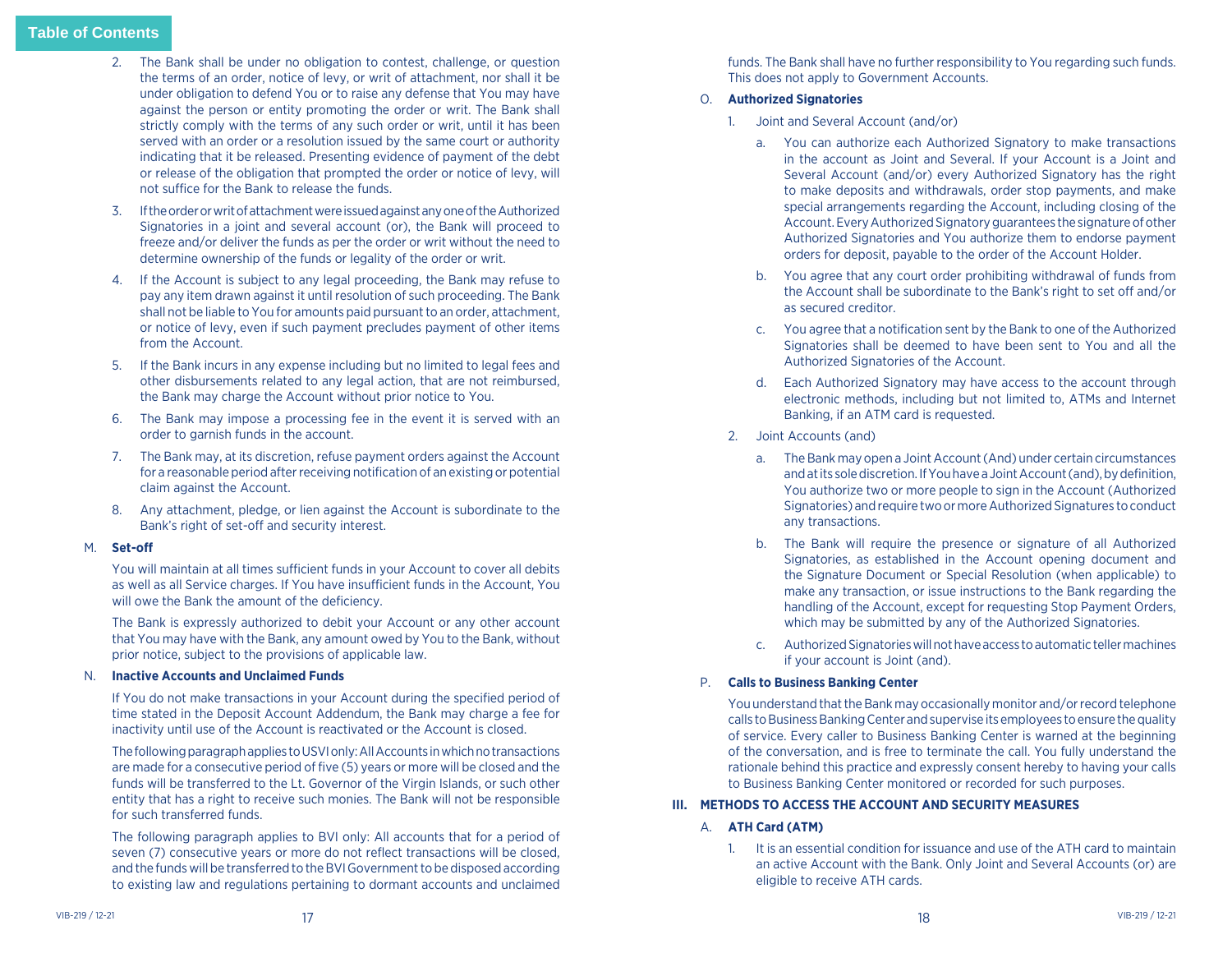- 2. You may perform withdrawals from and deposits into the Account, transfer funds between different sections of the Account at Automated Teller Machines (ATMs), and purchases in Points of Sale (POS) by using the Card and the Personal Identification Number (PIN) You select. Such transactions shall be governed by the terms and conditions of this Agreement. Cash withdrawals from the Ideal Business account may not exceed \$500 per day for a Regular ATH card or the ATH International Visa card, and \$1,000 per day if it is an ATH International Visa Gold.
- 3. The ATH card may be used to access the Bank's ATMs and other electronic teller machines affiliated to the ATH Network, inside and outside USVI or BVI, and any local or international networks to which the Bank may become affiliated. Using your ATH card may be subject to fees charged by the Bank or by other ATM operators.
- 4. Deposits made at the Bank's ATMs will not be available for withdrawal or transfer until verified by the Bank.
- 5. The Bank reserves the right to authorize cash withdrawals from an ATM or POS purchases, when the ATM or POS are not in direct communication with the Bank's central computer.
- 6. The Bank will process transactions made at ATMS on the next Business Day after the Cut-off time indicated on each ATM.
- 7. Subject to applicable laws, You will be liable to the Bank for any debit to the Account corresponding to withdrawn funds or purchased merchandise using the Card and the PIN and for overdrafts resulting from a transaction, or for withdrawn amounts in excess of the available fund balance in the Account due to such debits.
- 8. The Bank may issue additional ATH cards to all Authorized Signatories and recognize the cards and corresponding PINs selected by each Authorized Signatory. Any debit to the Account corresponding to withdrawn funds or purchased merchandise by any of the Authorized Signatories through the use of the ATH card and the PIN will be deemed valid. Each Authorized Signatory will be responsible for such withdrawal(s), and release the Bank from any responsibility arising from losses that each may suffer as a result of the use of the ATH Cards and PINs.
- 9. You are responsible for maintaining your PIN confidential in order to prevent unauthorized transactions. For this reason, You agree not to write the Personal Identification Number on the card.
- 10. You acknowledge that the card is property of the Bank at all times, and You agree to return it immediately upon request. The ATH card is non-transferable.
- 11. The Bank is not responsible for the acceptance or rejection of the ATH card at commercial establishments or any other establishments.
- 12. If at any time, your Ideal Business account, has no available funds in the Account, funds will be automatically withdrawn from the Ideal Business Line of Credit, subject to the terms and conditions of this Agreement.
- 13. The Bank may cancel the ATH card at any time without giving you prior notice. In addition, the ATH card will be automatically canceled if there is no activity over a period of 18 consecutive months.
- 14. The use of the ATH Card for certain transactions including, but not limited to, transactions in Automated Teller Machines that do not belong to the Bank

or point of sales and transactions through electronic channels or mobile phones, can include service fees charged by third party providers that may be added to the total amount of the transaction. Refer to the terms of use of the particular transaction to learn about the applicable fees.

# B. **ATH International Visa Cards**

- 1. The ATH International Gold cards (ATH International Card) are cards issued by the Bank that can be used as a ATH card, subject to the terms and conditions established in Section A above, and as a debit card to make purchases in all establishments where Visa is accepted as a means of payment, and to obtain cash advances at banks, and other financial institutions, where Visa is accepted.
- 2. Cash withdrawals from your Ideal Business or BSmart account can NOT exceed \$1,000.
- 3. The ATH International Card IS NOT A CREDIT CARD. All transactions made with the ATH International Card will be debited from your Account.
- 4. When You use the ATH International Card where the Visa card is accepted, the following conditions will apply:
	- a. The amounts corresponding to purchase and cash advances will be debited from your Account upon receipt of the payment order by the Bank from the merchant or institution where the transaction was made.
	- b. It is expressly agreed that You will not make transactions for amounts exceeding the balance available in the Account. In the event that a business or financial institution, to whom an ATH International Card is presented, obtains authorization from the Bank to accept one or more payment orders, provisional holds can be placed on your Account for payment of said orders. You expressly release the Bank of any liability or responsibility for holds or debits to the Account that are made in relation to one or more payments orders authorized by the Bank, but thereafter not issued by You.
	- c. Payment orders resulting from transactions made with the ATH International Card shall not be subject to Stop Payment Orders. It is expressly agreed that You waive this right.
	- d. In case of Ideal Business Account, when receiving a payment order corresponding to a purchase or cash advance at a moment when there are no funds available in the Account, the Bank is under no obligation to increase the available credit limit in the Ideal Business Line of Credit to cover the overdraft. The Bank has the option of refusing payment order from the merchant or financial institution, and You alone will be liable for payment of the corresponding purchase or cash advance. In this case, the Bank will collect the applicable charge for insufficient funds.

# C. **Responsibility in Withdrawals and Purchases with Regular ATH Card**

1. You will be responsible for all transactions at automatic teller machines and for purchases using your Regular ATH Card. The Provisions of Regulation E, which regulate electronic funds transfers in consumer accounts and the Bank and consumer responsibilities for non-authorized use, do not apply to commercial accounts. The Bank will not be responsible for non-authorized transactions made with your Regular ATH Card; therefore You must take the proper precautions to protect your card and your PIN number.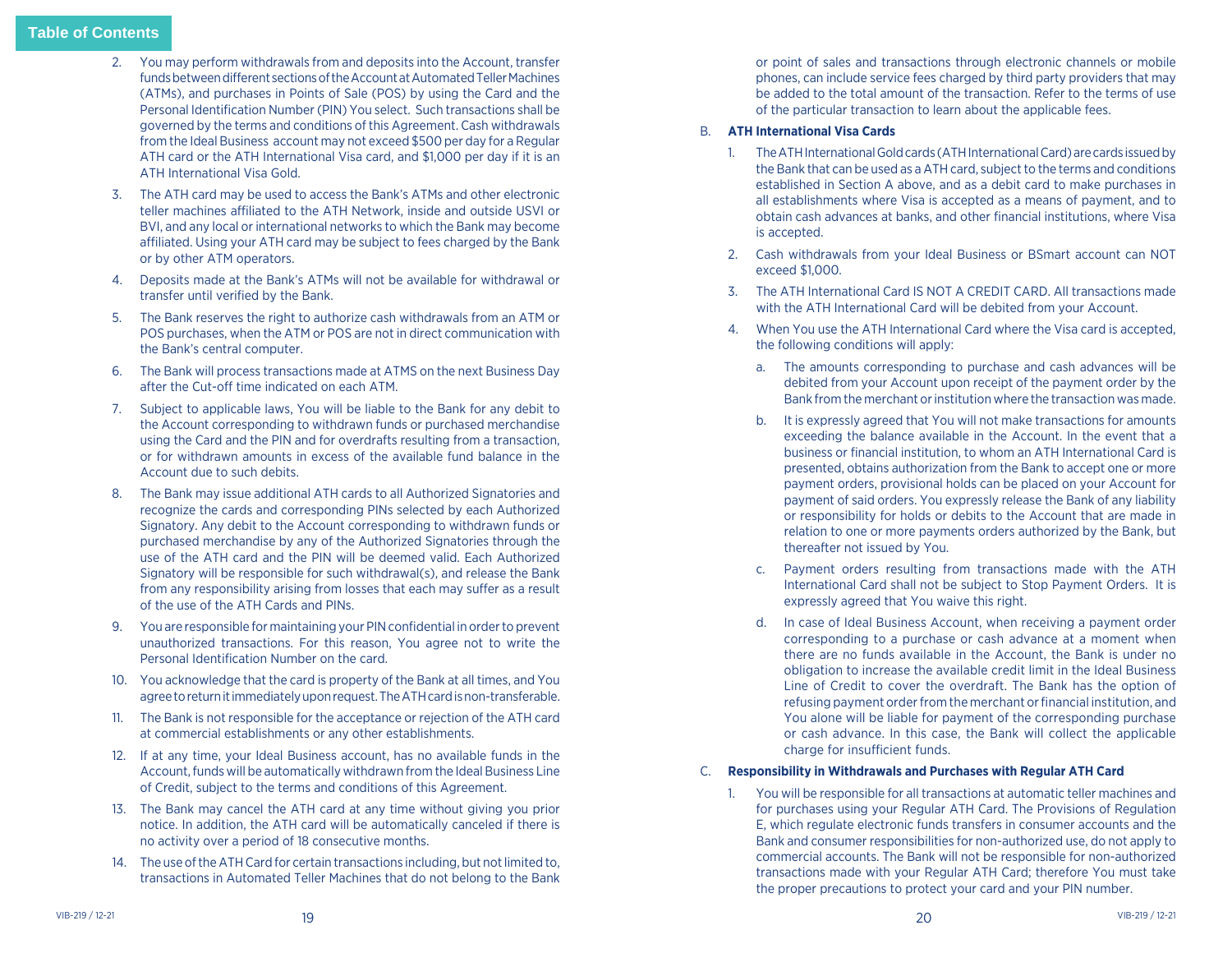- 2. In case of non-authorized use of your Regular ATH Card, You may lose all the funds deposited in your Account, as well as your available credit in your Flexiline or Credit Line. The fastest way to notify us about non-authorized use and try to prevent potential or additional losses is by calling us. If You believe your card or PIN number has been lost or stolen, call us immediately at 1-888-724-3659 (toll free), 24 hours per day, 7 days a week. The telephone numbers available for the hearing impaired are (TDD) is 1-800- 981-9666 (toll free). You may also send a letter to the following address: BANCO POPULAR DE PUERTO RICO ASSETS PROTECTION DEPARTMENT PO BOX 362708, SAN JUAN, PUERTO RICO 00936-2708. If You have any questions or if You believe there is an error in your account statement or in an ATM or POS receipt, You may also contact us in writing to the address indicated above or by telephone to the phone numbers indicated above. When You contact us, You will need to state:
	- a. Your name and account number
	- b. The date of the transaction and the reference number
	- c. Your claim or question
	- d. The amount in dollars of the alleged error.

# D. **Responsibility for Non-Authorized Use of the International ATH**

- 1. Regulation E disclosures, which regulate electronic funds transfers in consumers accounts, do not apply to commercial accounts. The Bank, however, has adopted the *Zero Liability Policy* which provides You protection against non-authorized transactions made with your International ATH card, subject to the conditions mentioned later on.
- 2. This protection is subject to the reasonable care You must exercise to prevent any non-authorized use of your card. You must immediately report any error or non-authorized use of your International ATH card. To prevent potential or additional losses, the fastest way to get in contact is by calling us. If You believe your card or PIN number has been stolen or lost, notify us immediately by following the instructions described in Section C. 2.
- 3. After the Bank receives your notification, it will investigate the circumstances of the transaction and, if required, will contact You to obtain more information. If the Bank determines that your claim is valid, a final credit for the total amount of the non-authorized transaction will be applied to your account.
- 4. The Bank will **NOT** be responsible in the following circumstances:
	- a. If the Bank reasonably understands, based on the circumstances of the alleged non-authorized use, that your actions were fraudulent or negligent regarding the management of the card; or
	- b. If You did not promptly notify the non-authorized use, in any case, not later than 60 days after the mailing date of the Account Statement which contains the suspected non-authorized transaction.

# E. **Responsibility for Withdrawals with Regular ATH and International ATH Cards**

The Bank will NOT be responsible under the following circumstances:

- a. If for any reason not attributable to the Bank, You do not have sufficient funds or available credit in your account to make the transfer or withdrawal;
- b. If the ATH machine where you made the transaction does not have enough cash;
- c. If the transfer amount exceeds the available funds in your line of credit, investment, or checking account;
- d. If the ATH machine was not properly working and You knew it was not properly working when You started the transfer;
- e. If You have not notified us about the loss, theft, or possible non-authorized use of your card according to the terms established in this Agreement;
- f. If circumstances beyond the Bank's control, such as fire or flood, prevents the transfer, despite the reasonable precautions taken by the Bank;
- g. If the funds in the account are subject to any legal process, restriction, or attachment that impedes the transfer of the funds.

# F. **Security Measures**

- 1. In order to access any banking service or Service with access control, the Authorized Person shall provide the access codes or identification methods that the specific Service requires before the Bank can accept and process your instructions. You will notify the Bank immediately in writing, using the form required by the Bank, of any changes regarding Authorized Persons or their corresponding authorization limit. Until such notice is received, the Bank can accept, without further investigation, all declarations, instructions, or representations the Authorized Person makes or issues.
- 2. The Bank is not responsible, explicitly or implicitly, for questioning or verifying with You if persons using or accessing any Service contracted by your are, in effect, an Authorized Person, or if they are acting according to your internal procedures and policies. The Bank's responsibility will be limited to guaranteeing that any use or access attempt will be made using the access codes or other identification method required by the banking service or any other Service, according to the normal operational sequence.
- 3. You agree to pay any funds transfer, as well as any loss or damage, direct or indirect, if a transfer is initiated by instructions that include valid access codes or applicable identification methods, even if it may have not been initiated by an Authorized Person.
- 4. You understand and accept that the Bank may execute instructions to debit or credit an Account in which the Authorized Person could have an interest and the Bank will not have the obligation of determining if such instruction is appropriate or not.
- 5. You represent that You have adopted and will be absolutely responsible for the fulfillment of any and all security measures necessary to protect access to the Bank's systems by each Authorized Person, as well as your directors, officers, employees and agents.
- 6. You guarantee that You have established commercially reasonable security procedures and that the purpose of said security procedures is to verify the authenticity of transactions in order to minimize the risk of fraud due to unauthorized access, and not to detect errors in the transmission or content of the entry. The parties have not agreed to establish a procedure to detect such errors.
- 7. You guarantee that You have established and will keep all internal procedures as are necessary to prevent unauthorized transmissions, including the installation of properly certified antivirus programs. You guarantee that You will not allow any individual to initiate transfers without due supervision and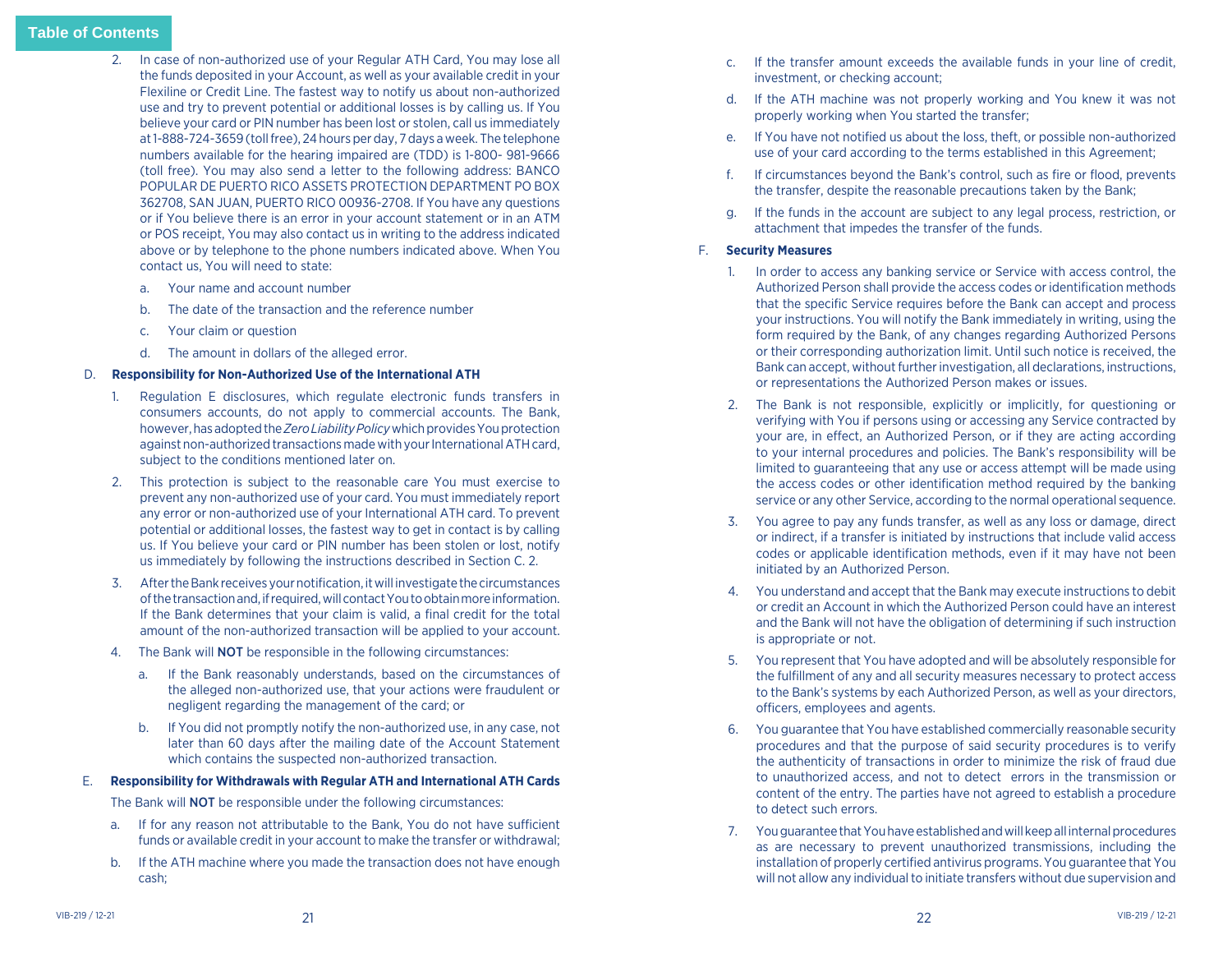<span id="page-12-0"></span>safeguards; and agree that You will take the necessary measures to maintain the confidentiality of security procedures, access codes, instructions, and security equipment provided by the Bank.

- 8. If You suspect that unauthorized persons have had access to codes or instructions, You must notify the Bank immediately, followed by written confirmation. Unauthorized access will not affect transfers instructions executed by the Bank before receiving said notification.
- 9. The Bank will take reasonable precautions to ensure that your information, remains confidential and safe from unauthorized access by third parties. Compliance with the Bank's regular security and privacy measures will satisfy the Bank's obligation in this respect.
- 10. You agree to perform an annual audit on security to assure that the financial information of your clients is protected through security measures and practices that include, at a minimum: (a) physical safeguards to protect against robbery, illegal manipulation or damage; (b) controls related to personnel and access to protect against unauthorized access and use and (c) security in the network transmissions in order to assure the collection, storage, and distribution of the financial information.

# **IV. SPECIAL PROVISIONS FOR IDEAL BUSINESS AND BSMART ACCOUNTS**

- A. Ideal Business Account and BSmart Account offer You a basic Checking Account (Ideal Business and BSmart, respectively), an Investment Module (Ideal Business Investment and Savings Section respectively), and a Credit Line Module (Ideal Business Line of Credit and BSmart Credit Line, respectively) in one account number. The modules are optional. You may combine the Checking Account with one or both modules according to your needs. Also, You may choose to manage your funds personally or automatically.
- B. Ideal Business Account may be opened by corporations, partnerships, business entities or individuals operating as DBAs or under a commercial trade name. BSmart may only be opened by individuals operating as DBAs or under a commercial trade name. If You open a BSmart Account, You agree that the account will be used for commercial purpose only. For both accounts if it is established as a Joint and Several Account (and/or), You may request the Bank to issue an ATH card with the name of each one of the Authorized Signatories to have access to ATMs. In the same manner, You will also have the opportunity of requesting the ATH International Visa Card from the Bank.

# C. **Checking Section Ideal Business Account and BSmart**

- 1. You will keep the minimum balance indicated in the Addendum to the Agreement to avoid service charges (applies only to Ideal Business).
- 2. If You select the automatic function for the savings section, You must establish a compensatory balance from which funds will be transferred between the checking and the savings section.
- 3. The Bank will not pay interest on the balance kept in the checking account.

#### D. **Ideal Business Investment and BSmart Savings Section**

1. When opening the Account, the Bank will inform You in the Addendum to the Agreement the required minimum balance, the interest rate to be earned on the deposited funds, and the method in which the computing and payment of interest will be performed.

- 2. The Bank will pay interest only on funds deposited in, or transferred to the savings section.
- 3. Interest will be calculated and credited according to the interest rate and manner established by the Bank.
- 4. You have two options for managing your funds in the savings section:
	- a. Automatic You establish the balance that will be kept in the checking section from which any excess will be transferred to the savings section. The minimum required as compensatory balance will be revised from time to time, at your option or the Bank's. At the closing of operations each Business Day, the Bank will transfer to the savings section the excess over the compensatory balance deposited in the checking section, as defined in the Addendum to the Agreement. This transfer will be reflected the next Business Day. This option may be suspended at the Bank's discretion.
	- b. Manual You manage your own funds and authorize each transaction between the checking and savings section.
- 5. You may not withdraw from the savings section any amount pledged, (for whatever reason), that guarantees an advance made from the credit line.

#### E. **Ideal Business Line of Credit and BSmart Credit Line**

- 1. The credit line is subject to credit approval. Therefore, when applying for the credit line (either upon opening the account or afterwards), You authorize the Bank to inquire upon and obtain the necessary credit reports for the extension of credit under the credit line.
- 2. Upon opening the credit line and every year thereafter, the Bank will charge You a quota as indicated in the Promissory Note. Said quota may be changed from time to time, at the Bank's option. You must maintain sufficient funds in the checking account to cover the charges that the Bank has a right to collect under any clause of this Section.
- 3. You have two options for activation or use of the credit line:
	- a. You may issue a check or authorize a debit (e.g. to the ATH card) from the checking section for a sum in excess of the available balance in the checking and savings section, or
	- b. Issue a special check directly against the credit line, without considering the balance in the checking or savings section.
- 4. The activation date of the credit line will determine the start of minimum payment toward the principal balance. If You activate the credit line no later than the 15th of the month, payment will begin on that month. If it is activated after the 15th, payment will begin the next month.
- 5. You may issue checks for the total combined balance of the active modules.
- 6. Advances from the credit line will be for the exact amount of overdrafts or for the amount of the special check drawn directly against the credit line, but will never exceed the authorized credit limit. If You have selected to manage the savings section personally and issue checks or authorize debits that exceed the authorized credit limit, a credit line will be created against the available funds in the savings section and You will be charged interest for the amounts over said limit at the rate indicated in the Addendum to the Agreement.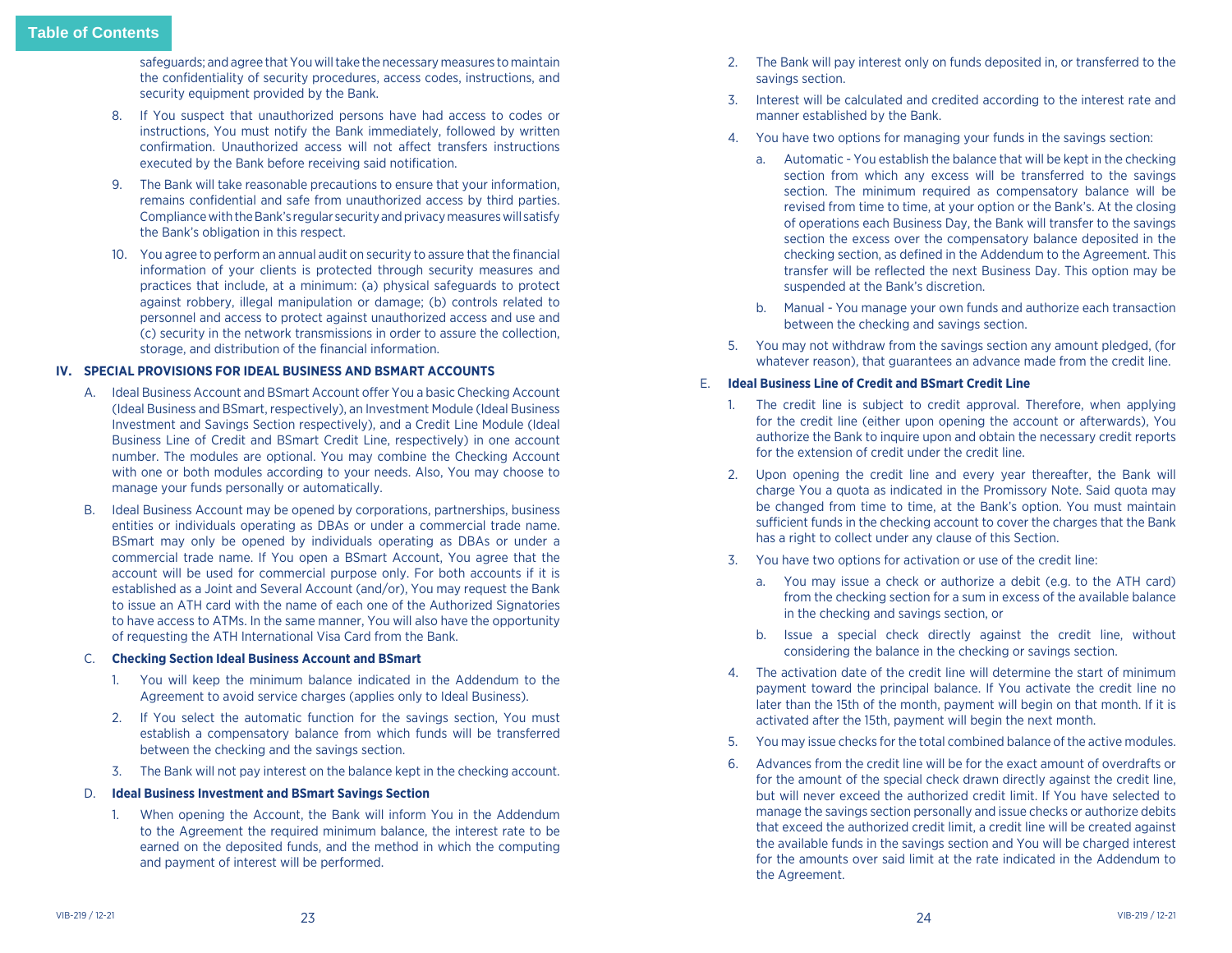- 7. In accordance with the promissory note and any applicable laws and regulations, the Bank will charge a financing fee over the credit's line outstanding balance, from the date in which the account is activated until the date the account is paid in full. The financing fee will be calculated based on the interest rate established in the promissory note, divided by 360 days. This daily periodic rate will be multiplied by the daily ending balance, with the sum accumulating until the last day of the billing cycle.
- 8. The Finance Charge and the corresponding Annual Percentage Yield (APY) may vary periodically. Changes in the finance charge will be subject to changes in the maximum interest rate dictated by the Financial Board or any other regulatory agency with competent authority. Changes to the Finance Charge and APY will apply to balances due prior to the effective date of said changes. The Bank will notify You, in writing, of any changes and their effective dates. The Bank may also increase the Finance Charge and corresponding APY to the differential rate over the Prime Rate, in cases of non-compliance (Default Rate), as established in the Promissory Note, whenever any of the circumstances listed in paragraph 12 occur.
- 9. You are responsible for paying all Finance Charges monthly. In regard to the frequency and amount of the minimum payment toward the principal balance, for the Ideal Business You have the following options:
	- a. **Daily** Every day, the system will automatically transfer funds from Ideal Business until Ideal Business Line of Credit is paid off. The total amount of transferred funds during a billing cycle must not be less than one twenty-fourth (1/24) of the balance due at the closing date of said cycle;
	- b. **Monthly**  Once a month, the system will debit funds from Ideal Business according to the minimum payment previously established, which may be one third (1/3), one twelfth (1/12), one twenty-fourth (1/24), one thirty-sixth (1/36), or 100% of the balance due at the closing date of the cycle; or
	- c. **Quarterly** Every three months, the system will debit funds from Ideal Business totaling one fourth (1/4) or 100% of the balance due at the closing date of the cycle.

In regard to the frequency and amount of the minimum payment toward the principal balance for BSmart Account, every day, the system will automatically transfer funds from the checking section until the credit line is paid off. The total amount of transferred funds during a billing cycle must not be less than one twenty-fourth (1/24) of the balance due at the closing date of said cycle.

10. Finance Charges and payment of principal balance for each billing cycle will be debited automatically from the checking section (in that same order) and notified in your monthly statement. If, during a billing cycle, You make payments to the credit line for an equal or larger sum than the minimum payment calculated by the system for that cycle, the minimum principal payment will not be debited from the checking section during that cycle, because it has already been covered. If, however, You make payments for less than the minimum amount calculated by the system for that billing cycle, the total minimum payment amount will be debited from the checking section without taking said payments into account.

- 11. You may make additional payments to the credit line at any Branch of the Bank, or via electronic transfers. Payments will be applied in the following order:
	- a. To the interest charges applicable to the credit granted against the funds on the Guaranteed with Savings Reserve and then to any other interest charges on the approved line of credit, as applicable.
	- b. To the principal outstanding balance on the Guaranteed with Savings Reserve and then to the principal of the approved line of credit, as applicable.

 Any excess will be transferred to the checking section. Also, you may pay the total amount or part of the principal balance at any moment. In this case, You must also pay any Financial Charges due at the time of the payment.

- 12. The Bank may cancel your credit line and declare all or part of the balance due expired and enforceable if You:
	- a. Do not comply with payment of the principal balance or Finance Charges or any other obligations to the Bank, when said charges are due and payable (up to the due date or any other date);
	- b. Are declared insolvent or bankrupt, or You notify in writing your inability to pay your debts, or You assign assets to your creditors, or You file any bankruptcy, insolvency, reorganization, readjustment of debts, or any other proceeding under the laws and regulations of any jurisdiction;
	- c. Sell, assign, transfer, or bequeath all, or a considerable amount of your assets, except in the ordinary course of business, or if your business is merged to another entity;
	- d. Do not submit annual financial statements for You and your guarantors, compiled, revised, or audited, and signed by an authorized officer, no later than one hundred and twenty (120) days after the closing of the fiscal year, as set forth by the Bank at its absolute discretion;
	- e. Allow your financial condition to suffer a considerable adverse situation; or
	- f. Do not rectify any non-compliance with the provisions of this Agreement in a ten-day (10) period.
- 13. The Bank will evaluate the credit line periodically, as it deemed necessary; continued use of the credit line will only be allowed at sole discretion of the Bank. If your credit line is cancelled after a periodic evaluation, You shall pay the total sum of the principal and Finance Charges due at the date of cancellation. If the line of credit is cancelled, the checking section may continue to exist, but without any rights to cash advances from the credit line.
- 14. If the line of credit is cancelled as specified in paragraphs 12 and 13, the Bank will have the option to apply a fixed payment method to the balance due at the time of said cancellation, to be paid within a year of the cancellation, or at a mutually agreed term, and at the current interest rate at the time of cancellation instead of the payment method agreed upon in the line of credit origination. Accumulated Finance Charges applicable to the line of credit at the time of cancellation will be debited automatically from the checking section of the account at the cancellation.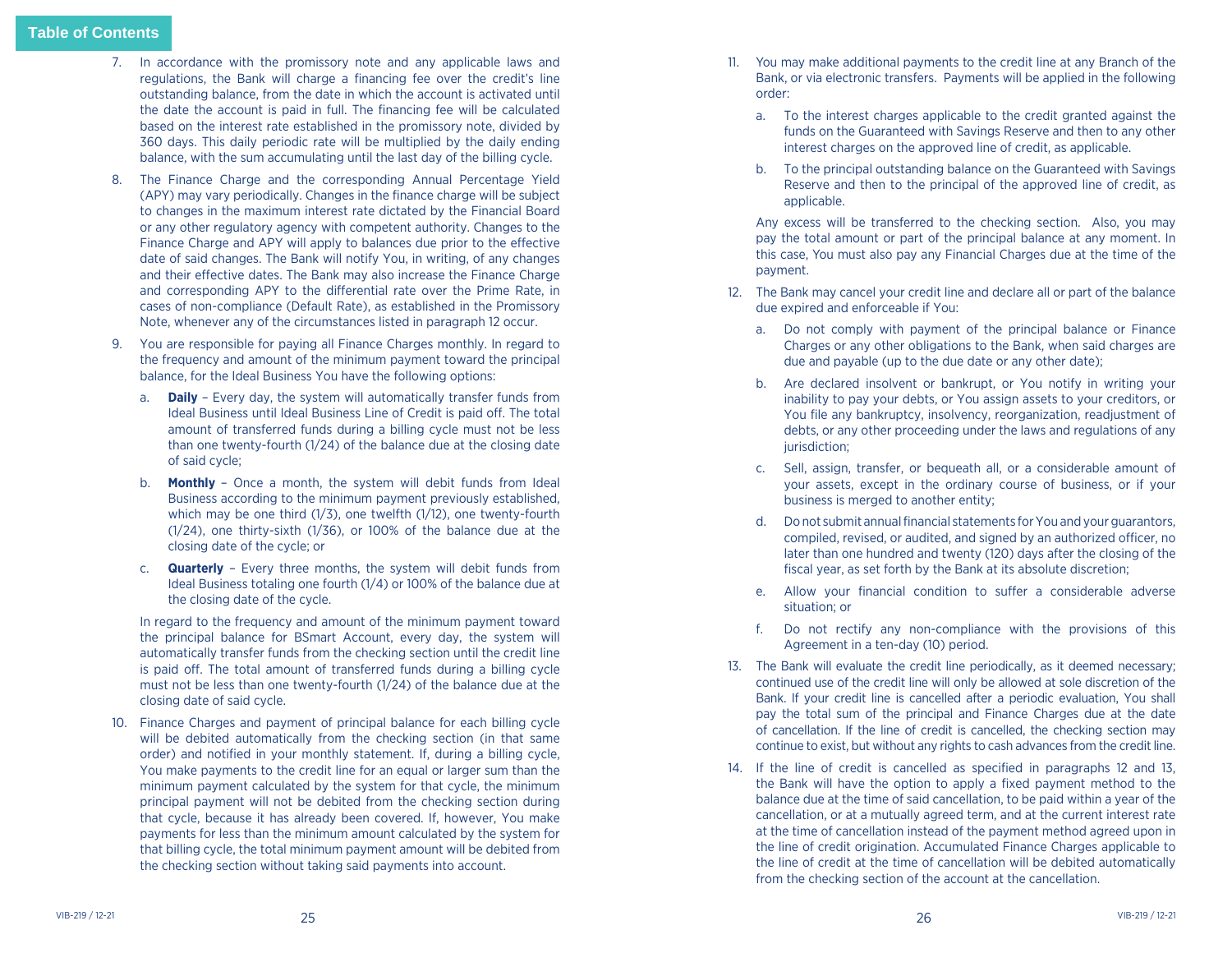<span id="page-14-1"></span><span id="page-14-0"></span>15. The Bank may choose to accept payments to the credit line after initiating a judicial claim for non-compliance with the terms of this Section. In this case, the remaining balance will not be deemed cancelled.

# F. **Payment of Payment Orders**

 Payment orders issued against the Account will depend on the option that You have chosen for management of the savings section. If the Account has the automatic investment options, available funds will be used (until depleted) in each module for payment of payment orders, in the following order: checking section, savings section, and credit line (if applicable). If You have not opted for automatic investment, the order will be: checking section, credit line (if applicable), and credit line is extended by pledging funds available in the savings section.

# G. **Management of Deposits**

 If the Account has its credit line paid daily (optional and subject to approval), deposits will be used to pay the checking section day's releases first, then they will be used to pay the credit line until it is paid-off, and finally, any excess over the compensatory balance will be transferred to the savings account (if applicable).

# **V. SPECIAL PROVISIONS APPLICABLE TO THE ESCROW ACCOUNT FOR REALTORS AND REAL ESTATE COMPANIES**

- A. Pursuant to Act 10 of 1994 ("Act 10"), all realtors and real estate companies operating in Puerto Rico must open and maintain, at a bank established in the Commonwealth of Puerto Rico, a "Special Account ("Escrow Account") to deposit all down payments, good faith deposits or other deposits received by the realtor, the company or its realtors and/or real estate sales personnel in connection with a potential real estate transaction.
- B. The realtor or real estate company shall deposit and maintain the amounts received from potential buyers in the Escrow Account.
- C. The realtor or the company represents and guarantees that he/she/it has all the necessary permits to operate as a real estate professional or business in Puerto Rico, including, without any limitation, the realtor or real estate company license issued by the Puerto Rico Real Estate Board (the "Real Estate Board").
- D. The realtor or company agrees to comply with all laws and regulations applicable to the real estate business, including, without any limitation, Act 10 and all regulations approved to implement the provisions of said Act.
- E. The realtor or company agrees:
	- 1. that only down payments, good faith deposits or other deposits received by the realtor or company from potential buyers in relation to the acquisition of real estate property will be deposited in the Escrow Account;
	- 2. to maintain the funds deposited in the Escrow Account totally separated from their operational, personal or business accounts:
	- 3. to maintain adequate records for all funds deposited in the Escrow Account;
	- 4. to provide the Bank, within five (5) days, all documents requested by the Bank in relation to the funds deposited in the Escrow Account;
	- 5. to cooperate with the Bank during any review or inspection of the Escrow Account by the Consumer Affairs Department or the Real Estate Board;
- 6. to provide, as applicable, while the Escrow Account is in existence, the names of all realtors and/or real estate sales personnel authorized to use said account; and
- 7. to notify the Bank immediately when the authority conferred to any of the realtors and/or real estate sales personnel mentioned in item E. 6 is modified or revoked by the realtor or the company.
- F. The realtor or the company agrees with the Bank that the service fees pertaining to the Escrow Account and any other charge related to the compliance with this Contract will be debited from the realtor's or the company's account as indicated in the Escrow Account Addendum.
- G. In addition to the indemnities included in the Limit of Bank's Responsibility and Indemnities section of the General Provisions of this Contract, the realtor or the company hereby agrees to indemnify the Bank for any claim, lawsuit, cost, fees, loss or expense of any nature to which the Bank may, directly or indirectly, be subject to in connection with a dispute regarding the ownership of the funds deposited in the Escrow Account and/or issues arising from management by the realtor, the company, its employees, agents or representatives.
- H. The realtor or the company agrees that the funds deposited in the Escrow Account may not be used to guarantee personal or business obligations or for any other uses not authorized by Act 10.

# **VI. OTHER COMMERCIAL ACCOUNTS**

- A. In addition to Ideal Business Account and BSmart, the Bank offers other types of commercial accounts designed to suit the needs of private or public entities, or entities with special circumstances that require a particular deposit account, such as, government agencies, non-profit companies, or companies undergoing bankruptcy.
- B. As a general rule, these accounts are checking accounts without ATH cards. These accounts may or may not accrue interest.

# **VII. FUNDS TRANSFERS**

A. General Terms and Conditions

The following terms will apply to fund transfers You request or receive through the Bank's fund transfer service.

- 1. **Authorization** You may request or receive electronic fund transfers ("Transfer"). Transfers may be requested to transfer funds from the Account to other accounts that You own, or to other accounts owned by third parties either with the Bank or with other financial institutions, or for receiving funds into your Account. You authorize the Bank to debit or credit any Transfer (including any charges or applicable expenses) that is transacted as set forth in this Agreement. The Bank will not search for the funds in any account other than the one specified in the Transfer request. You authorize the Bank to transfer the funds from the Account, with authorization of the signatories who have been appointed to initiate and/or confirm Transfers, as set forth in Exhibit A Designation of Accounts and Authorized Representatives.
- 2. **Security Measures** You agree to abide by the security measures set forth in Exhibit B Fund Transfer Security Measures, which is part of this Agreement. You expressly acknowledge and agree that the measures You establish are commercially reasonable and adapt to your particular circumstances. You acknowledge that these measures are designed to detect unauthorized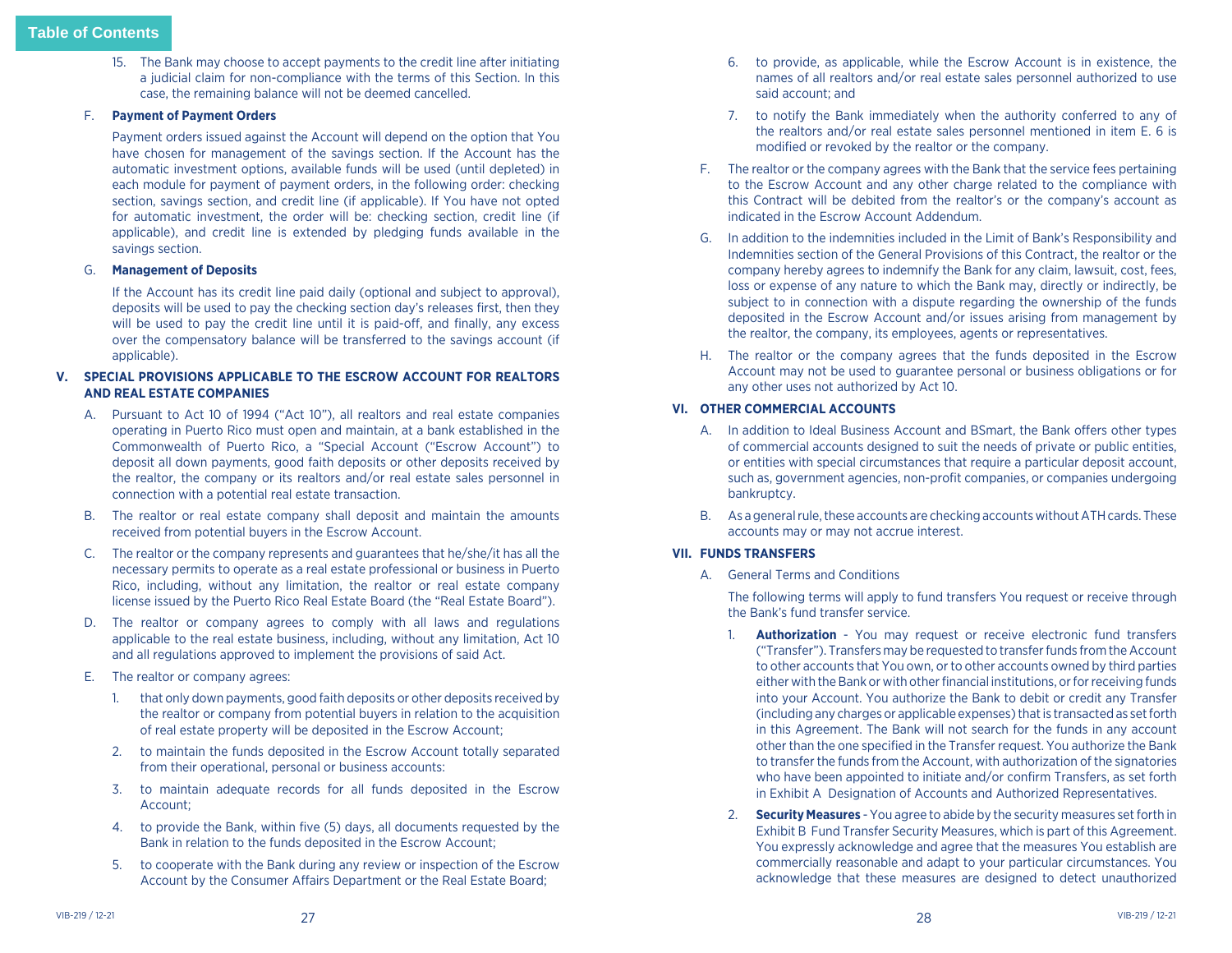Transfers, and not errors in the content of the instructions. You accept responsibility for the transfer, whether or not You have authorized it, provided the Bank has accepted the payment order subject to established security measures.

- 3. **Selection of Beneficiary Bank** Upon requesting a fund transfer, You must designate a financial institution ("Beneficiary Bank") to receive the funds. You may instruct the Beneficiary Bank to credit the funds to an account or to hold the funds for the recipient. The Beneficiary Bank is responsible for following your instructions and for letting the recipient know when the funds are available.
- 4. **Selection of the Intermediary Bank** The Bank may select the intermediary bank or transfer system ("Intermediary Bank") it deems appropriate under the circumstances in order to forward the funds to the recipient, including, but not limited to, Fedwire, SWIFT or Telex, and must operate subject to the policies and procedures of each system. If You order the Bank to use a particular Intermediary Bank or system to transfer funds, through which the Bank will process the payment order, You are assuming all responsibility for errors or failure of the Intermediary Bank to pay, as well as any loss resulting from use of the means selected. See Exhibit D Authorization to Grant Transfer Requests Received by Fedwire or SWIFT.
- **Agent Designation** -You may select a third-party agent ("Agent") not else considered an Authorized Signer or Authorized Representative under this Agreement, to act in Your behalf in connection with Transfers, or otherwise facilitate the same. Unless the Agent is another financial institution which is a party together with the Bank, to a standing agreement governing Transfers, before the Agent first acts on Your behalf: (a) You must notify the Bank of such appointment in writing, and (b) the Agent must execute such documents as the Bank may require (if any). The Agent will be considered to be Your representative and not that of the Bank. All Transfers carried out, or otherwise attended to or facilitated by the Agent will be governed by the terms and conditions of this Agreement as if carried out, or otherwise attended, by You personally. You will be bound by, and be liable for, all actions of the Agent in connection with Transfers, as if You were personally carrying them out. In the event of a discrepancy between the terms of a Transfer as communicated between You and the Agent, and those of the same Transfer as communicated between the Agent and the Bank, the terms of the Transfer as communicated between the Agent and the Bank shall prevail and You will be bound thereby.
- 6. **Discrepancies in Names and Numbers** If You identify the recipient, the Beneficiary Bank or the Intermediary Bank with an account number or with a name and number, the Intermediary Bank and the Beneficiary Bank may rely on said number and they will not be responsible for verifying that the account number belongs to the recipient specified on the Transfer request. This same rule will apply to the Bank when the Transfer is being sent to You and when returning the Transfer to the remitting Bank. You acknowledge that the Bank will not be responsible for any delays that result from the Bank's attempt to clear any discrepancies between the name and account number, nor be obligated to investigate suspicious irregularities. You understand that any loss or delay due to lack of accurate identification will be your responsibility only, and not the Bank's.
- 7. **Conversion to Foreign Currency** Upon Your request, the Bank will convert funds to the currency of the receiving country at the exchange rate in effect at the time of transfer. If the final destination of the Transfer is a foreign country, the Bank cannot guarantee that the recipient will receive the funds in US currency, even if requested. The Beneficiary Bank may charge a currency conversion fee. The actual amount received by the recipient may be less, due to fees charged by the Beneficiary Bank, including currency conversion fees. In case of Transfers received in foreign banknotes, the Bank will convert the funds to US dollars at the prevailing exchange rate at the Bank on the day the transfer is accepted. This rate includes a commission for the conversion service. Transfers in foreign currency may be conducted up to two (2) Business Days after the Bank receives the request. If the Bank were to restitute funds that have been converted to foreign currency, it would abide by the prevailing exchange rate on the date of the restitution, after deducting applicable expenses. In case of Transfers made in US dollars to a foreign country, the Bank will not be responsible for conversion rates applied by the receiving bank.
- 8. **Repetitive Transfers** If the Bank or You determine that the Transfers have become repetitive, the Bank may assign a number, name, or a combination of both, at your request, as set forth in Exhibit C Authorization for Repetitive Transfers. In this case, You may use said number, name, or combination, to expedite future requests. The Bank may conduct all Transfers that contain this number, name, or combination. See also Exhibit E Non-repetitive Automatic Transfers (applicable only to electronic requests).
- 9. **Payments to the Bank / Fees**  The amount of funds transferred, in both international transfers and transfers within the United States, could be reduced due to fees charged by the Beneficiary Bank and the Intermediary Bank, including those fees charged by the Bank. The Bank will deduct applicable fees from any Transaction, and will notify You by mail any time the Bank debits or credits your Account with a Transfer. You are responsible for returning any amount credited mistakenly to your Account. You will also be responsible for expenses caused by failure to provide identification information for the Beneficiary Bank, and for any charges billed by the selected Intermediary Bank.
- 10. **Statements of Account / Claims** All Transfers will be reflected in your periodic Account Statement. You must notify the Bank of any errors, delays, or other problems with a fund transfer within thirty (30) days after receiving notification that the transfer was generated, or after receiving the Account Statement indicating the Transfer, whichever occurs first. If You do not notify the Bank of any claim concerning fund transfers within one year of having received the notification or the corresponding Account Statement, all claims shall be null and void, in compliance with applicable law.
- 11. **Delays or Failure to Execute Transfers** Generally, the Bank makes Transfers electronically, although it could use other means. The Bank's responsibility is limited, according to the provisions of the Limitation of Liability and Indemnifications provisions of this Agreement. The Bank will not be responsible to You for delays or failure to execute fund transfers due to action or omission of the Intermediary Bank or Beneficiary Bank.
- 12. **Cancellation or Amendment of a Fund Transfer Request** If You decide to cancel or amend a fund transfer request, You may only do so if the funds have not yet been transferred and the Bank has sufficient time to carry out your new instructions. Generally, once the Bank has sent the funds, You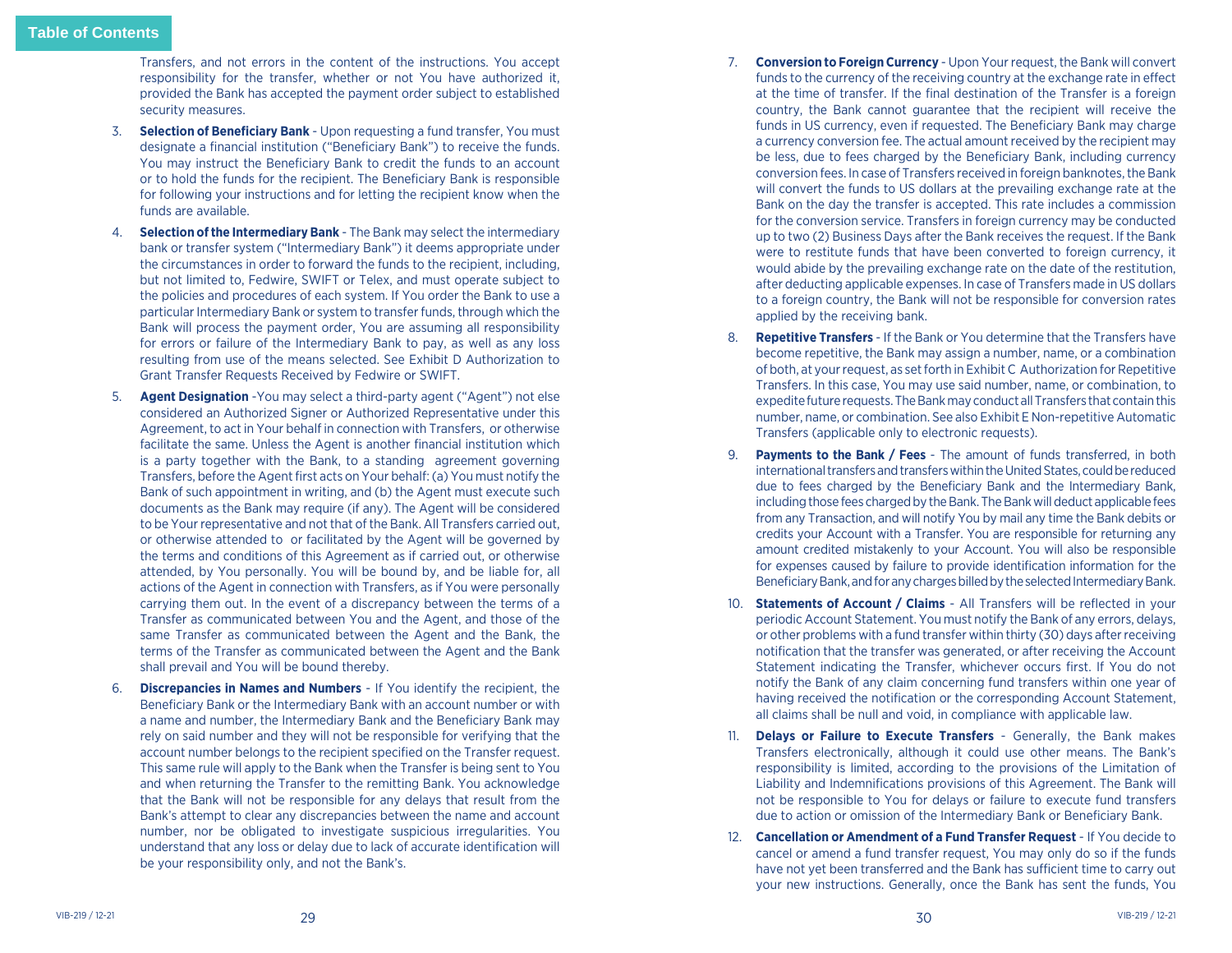<span id="page-16-0"></span>cannot cancel or amend the payment order, unless the Beneficiary Bank accepts the cancellation or amendment. The Bank and/or the Beneficiary Bank may charge a fee for cancellation or amendment of fund transfers. The Bank is not responsible for any loss resulting from failure of the Beneficiary Bank to comply with the cancellation or amendment request.

- 13. **Rejection of a Transfer Request** The total amount of funds needed to carry out a fund transfer and pay the service charges, or any other obligation to the Bank, must be available in the Account at the moment of executing the fund transfer request. The Bank is under no obligation to accept a fund transfer request (entirely or partially), and may delay accepting any Transfer if (a) the Transfer requested exceeds the amount available in the Account; (b) it does not comply with security measures; (c) it is not duly authorized; (d) it does not provide the information required by the Bank; (e) is impractical or impossible to accept; (f) the Bank understands that the transfer does not comply with one or more of the provisions in this Agreement, or any other federal or state law, including, but not limited to, the Office of Foreign Assets Control (OFAC): or (g) if the designated account is blocked for security reasons, or for any other reasons, such as levy or frozen assets.
- 14. **Acceptance of Transfers** The Bank will not be responsible in any way for accepting a fund transfer received for your benefit. Although the current practice of the Bank is to notify You of the acceptance of a fund transfer in US dollars within two (2) Business Days after the date of receipt, if said fund transfers are made through a system other than the Automated Clearing House (ACH), the Bank is not obligated to provide such notification. The Bank will credit the account of the recipient on the date the Transfer is paid, if it is received before Cut-Off Time on a Business Day. If not, the account will be credited the next Business Day.
- 15. **Provisional Payment of Received Transfers** The credit extended to You by the Bank for transferred funds is provisional until the Bank receives final payment of the amount transferred. Should the Bank not receive payment for the funds, You agree to reimburse the Bank for the Transfer amount. An unaccepted Transfer is cancelled, as provided by law, at the close of the fifth Business Day.
- 16. **Exhibits related to Funds Transfer Services** The following Exhibits (as applicable), once completed and signed, will form an integral part of this Agreement:
	- Exhibit A Designation of Accounts and Authorized Representatives
	- Exhibit B Fund Transfers Security Procedures
	- Exhibit C Authorization for Repetitive Transfers
	- Exhibit D Authorization to Grant Requests for Transfers Received by Fedwire or SWIFT
	- Exhibit E Non-repetitive Automatic Transfers (applicable to requests made through electronic means)

 If You wish to make any changes to the Exhibits You must notify the Bank as soon as possible. Notifying the change does not obligate the Bank until a written notice describing the change has been received, and the Bank has had reasonable time to implement said change.

- 17. **Cut-off Time** If the Bank receives the Transfer request at Cut-Off Time or after Cut-Off Time, the request will not be processed until the next Business Day.
- 18. **Law Governing Transfers** The rights, duties, and responsibilities of the parties are governed by the provisions of Chapter 47 (Transfer of Funds) of the Puerto Rico Commercial Transaction Act and shall be subject to the laws of the Commonwealth of Puerto Rico. If any part of a transfer of funds involves the use of Fedwire, your rights and obligations as well as the Bank's in relation to the electronic transfer shall be governed by Regulation J of the Federal Reserve Board.
- 19. **Additional Documents** You agree to execute such additional agreements or other documents dealing specifically with Transfers, as the Bank may require. Additional documents may include, without limitation, the Model Contract AFTE-GUF entitled "Contract governing exchanges over the SWIFTNet™ network". In the event of discrepancies between the terms of the Agreement and those of said additional agreements, the terms of the latter will prevail.

# **VIII. DISCLOSURE RELATED TO THE AVAILABILITY OF FUNDS DEPOSITED IN TRANSACTION ACCOUNTS (REGULATION CC)**

Federal Regulation requires banks to make deposited funds available to You within certain periods of time. Depending on the type of deposit, the funds may be available to You the same day, the next business day, or after several days; in the majority of cases, the longest possible delay is until the seventh (7th) business day following the day of the deposit. During the delay period (if any), You may not withdraw the funds in cash and the Bank will not use the funds to process payment orders issued by You.

The Bank establishes the limits for the availability of funds deposited according with the minimum amounts required by the Regulation CC. The following explanations are intended to provide an easy guide for determining when various types of deposits (cash, electronic transfers, etc.) will be available to You for cash withdrawals and for the payment of checks against the Account. However, periodically the Bank will review several criteria, and may provide a higher availability of funds than the limit established by the Regulation. If you need further information regarding this matter please visit any of our branches or call us through TeleBanco Popular at 787-724-3659 (mobiles and Metropolitan Area) or toll free 1-888-724-3659 (outside Metropolitan Area) and one of our service representatives will assist you.

The availability Policy only applies to funds deposited for accounts of Banco Popular in the Virgin Islands and Puerto Rico. Please inquire for information about the availability of funds deposited at other locations.

# A. **How to Determine the Availability of Deposited Funds**

The length of the delay is counted in business days, starting on the first business day after the day of the deposit. Business days are defined as every weekday, except Saturdays, Sundays, and federal holidays. Although the Bank offers public banking services on Saturdays, Sundays, and some federal holidays, these are not considered business days.

- B. **Availability of Funds Deposited for Purposes of Cash Withdrawals, the Purchase of Goods and Services in Establishments that Accept the ATH Card as a Mean of Payment (Point of Sale Transactions) and for the Payment of Checks.**
	- 1. **Deposits Available for Cash Withdrawals on the Same Day of the Deposit**
		- a. Electronic fund transfers, such as: Social Security benefits and payroll payments by direct deposit.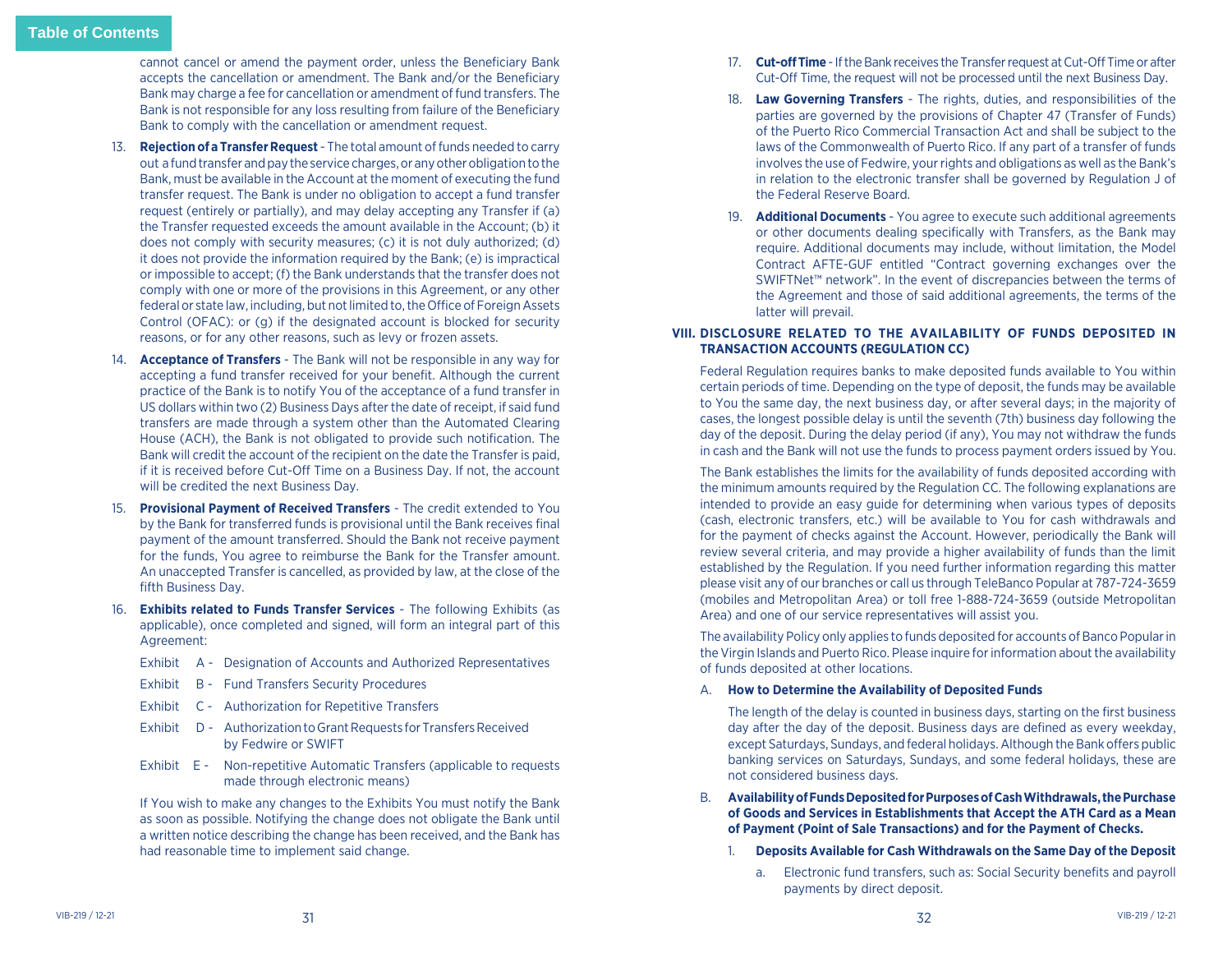2. **Deposits Available for Withdrawals on the Next Business Day Following the Date of the Deposit:**

Federal Regulation provides that certain items be available for withdrawal on the business day following the date of the deposit:

- a. Cash
- b. Wire transfers
- c. Checks drawn against any Banco Popular branch located in the US and British Virgin Islands or Puerto Rico; US Treasury Checks; Postal Money Orders; Federal Home Loan Bank Checks; and Federal Reserve Bank Checks, notwithstanding the amount of these checks.
- d. Certified Checks, Official Checks and checks from the Government of the Virgin Islands made payable to the owner of the account and presented directly to a Bank Representative using the Bank's Special Deposit Slip. This slip can be obtained from any Bank Consultant. If the owner of the account does not use this slip, the funds of these checks will be available as indicated in clause 3 of this section.
- e. The first \$1,000 of the total deposit of other checks drawn on banks other than Banco Popular.

#### 3. **Availability of Other Checks Deposited**

The availability of funds from other checks deposited will depend on Banco Popular's policy.

#### a. **Deposits in Commercial Transaction Accounts**

The first \$1,000 of the aggregate sum of other checks deposited on any business day will be available in the following manner:

- (1) If the total aggregate amount of the deposit with other checks is \$1,000 or less, the entire amount of the deposit will be available for withdrawals and payments the next business day.
- (2) If the total aggregate amount of the deposit with other checks is more than \$1,000, the Bank will make available \$1,000 for withdrawal the next business day.
- (3) The remainder of the funds deposited will be available for cash withdrawals and payments of checks on the third business day following the day of the deposit.

# C. **Delay on the Availability of Funds for Longer Periods**

- 1. The Bank may delay the availability of funds from check deposits for a longer period of time under the following circumstances:
	- a. If the Bank believes that a check You deposit will not be paid.
	- b. If there is an emergency, such as failure of the Bank's communication or computer equipment, or bad weather conditions (such as a hurricane or an earthquake).
- 2. The Bank will notify You if your availability to withdraw funds will be delayed for any of the foregoing reasons, and You will also be informed as to when the funds will be available. The funds will be available not later than the seventh (7th) business day following the day of the deposit.

#### D. **Special Rules for New Accounts**

If You are a new customer, electronic transfers (such as Social Security benefits and payroll payments through direct deposits) will be available for withdrawal on the same day as of the deposit. However, the following rules will apply during the first thirty (30) days after opening your Account:

- 1. The next business day funds available policy of \$1,000, as provided in the item B(3)(a) of this disclosure, shall not be applicable.
- 2. US Treasury Checks; Postal Money Orders; Federal Home Loan Bank Checks, Federal Reserve Bank Checks, Certified Checks, Official Checks and checks from the Government of the Virgin Islands will be available for cash withdrawal and payment of checks on the next business day.
- 3. The funds of other checks deposited can be delayed for a longer period as established by the regulation.

# E. **Availability of Funds Deposited in Cash using Easy Deposit ATM Service**

The Bank will process the deposits made through the automatic teller machines identified with the Easy Deposit service as follows:

- 1. Cash Deposits Deposits made before 9:30 p.m. on business days will be immediately available for payment of any type of transactions.
- 2. Cash deposits made after 9:30 p.m. on business days or on non-business days will be immediately available only for withdrawals and purchases with the ATH card; will not be available for payment of checks, EFT Payment transactions and payments made through TelePago Popular service. These funds will be credited to the checking or savings section selected by You at the moment of the transaction.
- 3. The automatic teller machines can only process up to the \$100 dollar bill denomination.

# F. **Availability of Funds Deposited in Check using Easy Deposit ATM Service and Mobile Easy Deposit Services**

- 1. Checks deposits Deposits made before 6:00 p.m. on business days will be processed the same business day, subject to verification and validation of the deposit. This verification may result in a delay of the availability of the funds deposited according with the Bank's policy. These funds will be credited to the checking or savings section selected by You at the moment of the transaction. The following deposits will not be processed: U.S. Postal Money Orders or Money Orders not issued by Banco Popular, Official checks issued by institutions outside of Puerto Rico, Postdated checks, Checks payable to the order of someone other than the account holder. Although the automatic teller machine and the mobile application accepts any of the checks mentioned above, it will be rejected, and we will communicate with You so You can get it back.
- 2. To obtain details regarding the requirements applicable to Mobile Easy Deposit, refer to the Electronic Banking Services Agreement at https:// documents.popular.com/terms/mibanco/terms-conditions-en.